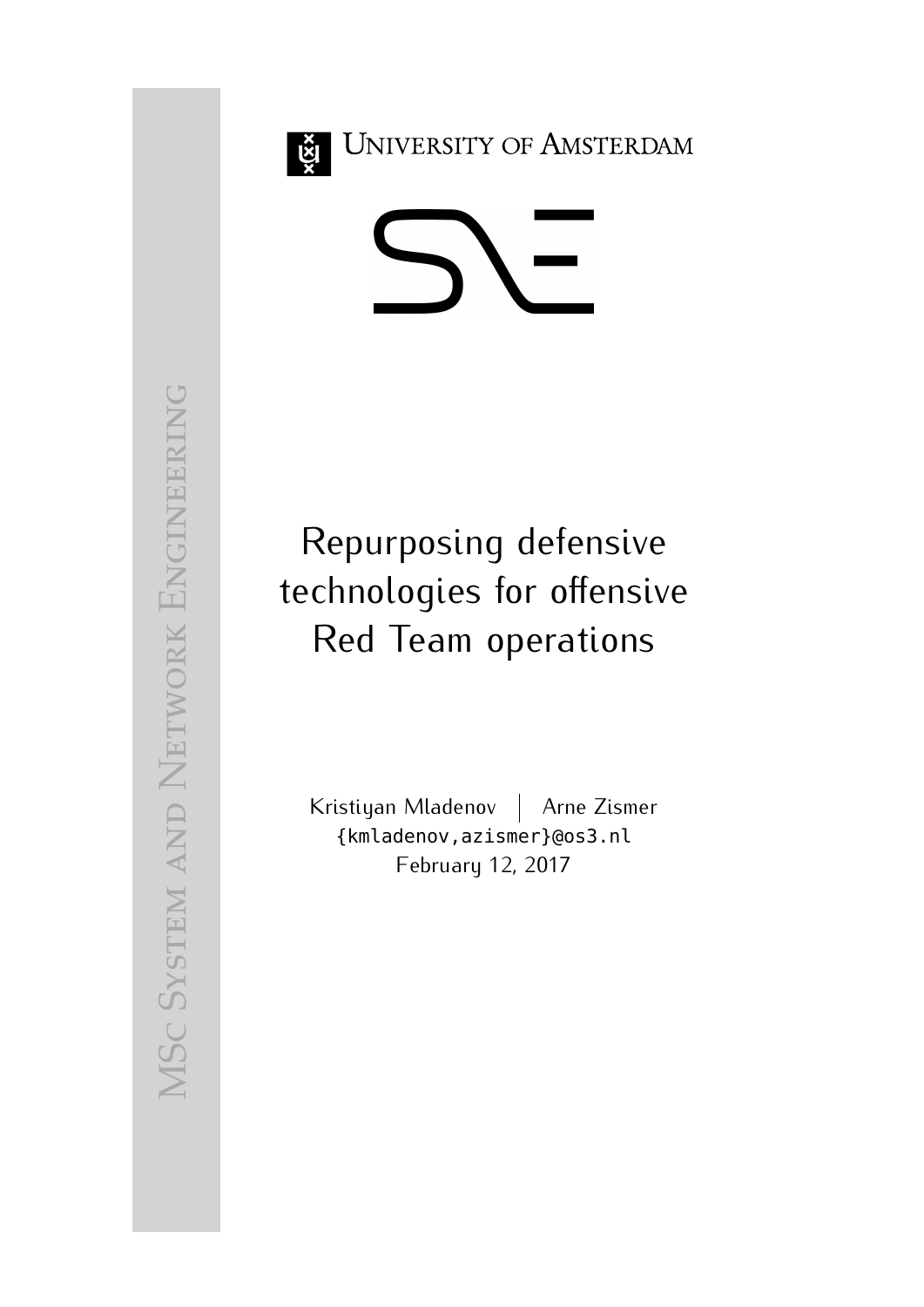#### **Abstract**

Performing a successful penetration test highly depends on being stealthy and remaining undetected. While being on assignment, the Red Team performing the test has to avoid triggering traps and getting caught by the Blue Team. In this paper we take a close look at a popular class of systems used for detecting or preventing intrusions - the so called IDS or IPS. A promising idea is to place such a device under the control of the Red Team so that it can prevent them from performing tests noticeable by their opponents. In the paper we show how this system can also be utilised to further help the attacker blend in with the evaluated environment. First we look at the capabilities of the engines to manipulate the traffic through their normalisers. Then, for the scenarios where they come short, we also propose tools from the toolbox of the defensive team and show a way to integrate them with the IPS device. Finally we evaluate their effectiveness against the de-facto standard for network scanner - Nmap.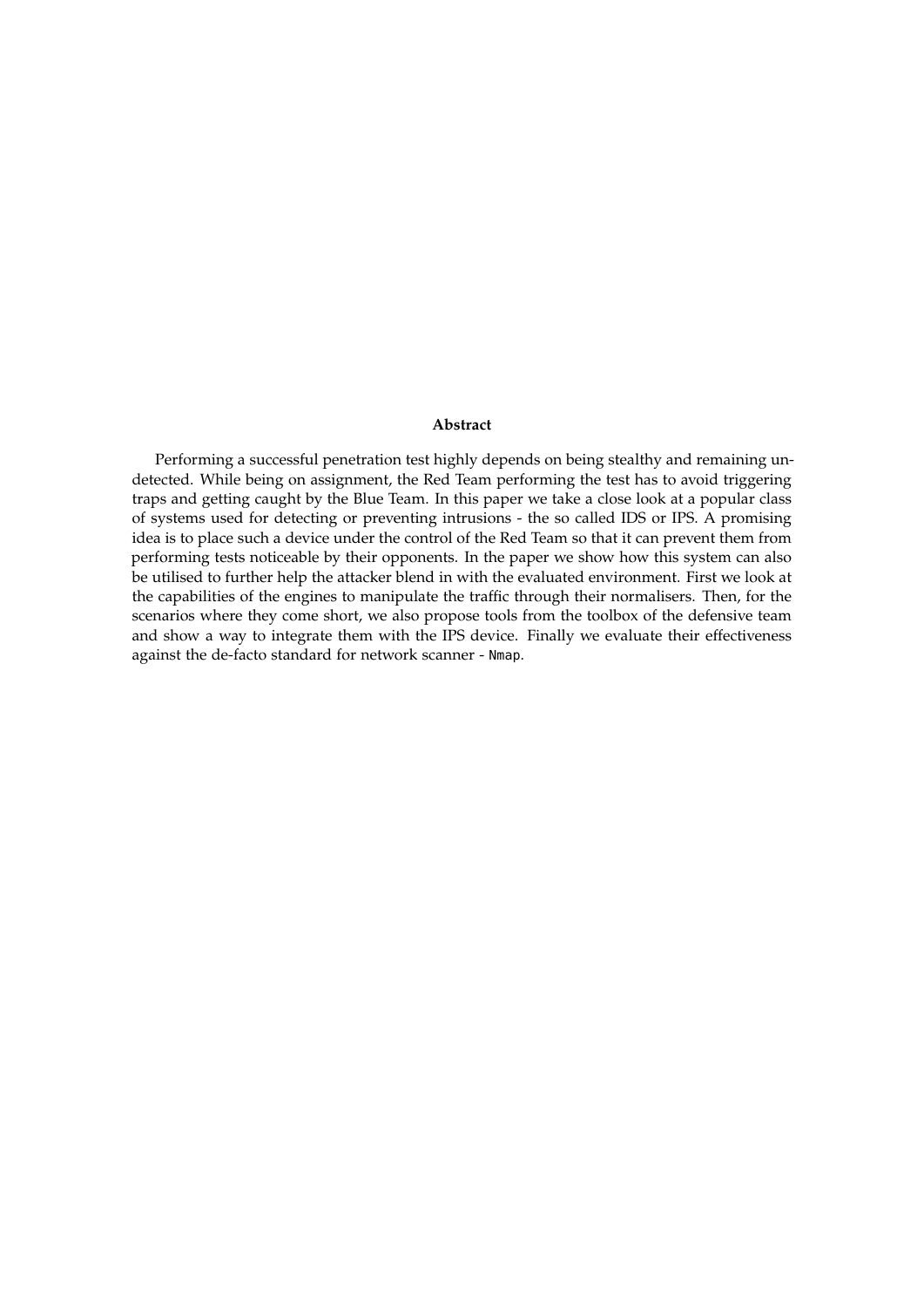## **CONTENTS**

| 1              | <b>INTRODUCTION</b>                                                                                           | $\overline{2}$ |
|----------------|---------------------------------------------------------------------------------------------------------------|----------------|
| $\overline{2}$ | THEORETICAL BACKGROUND                                                                                        | 3              |
|                | 2.1                                                                                                           | $\overline{3}$ |
|                | 2.2                                                                                                           | $\overline{4}$ |
|                | 2.3                                                                                                           | $\overline{4}$ |
|                | 2.3.1                                                                                                         | 5              |
|                | 2.3.2                                                                                                         | 6              |
|                | 2.3.3                                                                                                         | 6              |
|                | 2.4                                                                                                           | 6              |
|                | 2.5                                                                                                           | 7              |
|                |                                                                                                               |                |
| 3              | <b>RELATED WORK</b>                                                                                           | 8              |
|                | 3.1                                                                                                           | 8              |
|                | 3.2                                                                                                           | 8              |
|                | 3.3                                                                                                           | 8              |
|                | 3.4                                                                                                           | 8              |
| $\overline{4}$ | METHODOLOGY                                                                                                   | 10             |
|                | 4.1                                                                                                           | 10             |
|                | 4.2                                                                                                           | 11             |
|                | 4.2.1                                                                                                         | 12             |
|                | Snort 3 alpha $\dots \dots \dots \dots \dots \dots \dots \dots \dots \dots \dots \dots \dots \dots$<br>4.2.2  | 13             |
|                | 4.2.3                                                                                                         | 13             |
|                | 4.3                                                                                                           | 14             |
|                | 4.3.1                                                                                                         | 14             |
|                | 4.3.2                                                                                                         | 14             |
|                |                                                                                                               | 16             |
|                | 4.4                                                                                                           |                |
| 5              | <b>RESULTS</b>                                                                                                | 18             |
|                | 5.1                                                                                                           | 18             |
|                | 5.2                                                                                                           | 18             |
|                | TCP/IP fingerprinting $\ldots \ldots \ldots \ldots \ldots \ldots \ldots \ldots \ldots \ldots \ldots$<br>5.2.1 | 18             |
|                | 5.2.2                                                                                                         | 19             |
| 6              | <b>DISCUSSION</b>                                                                                             | 21             |
|                |                                                                                                               |                |
| 7              | CONCLUSION                                                                                                    | 22             |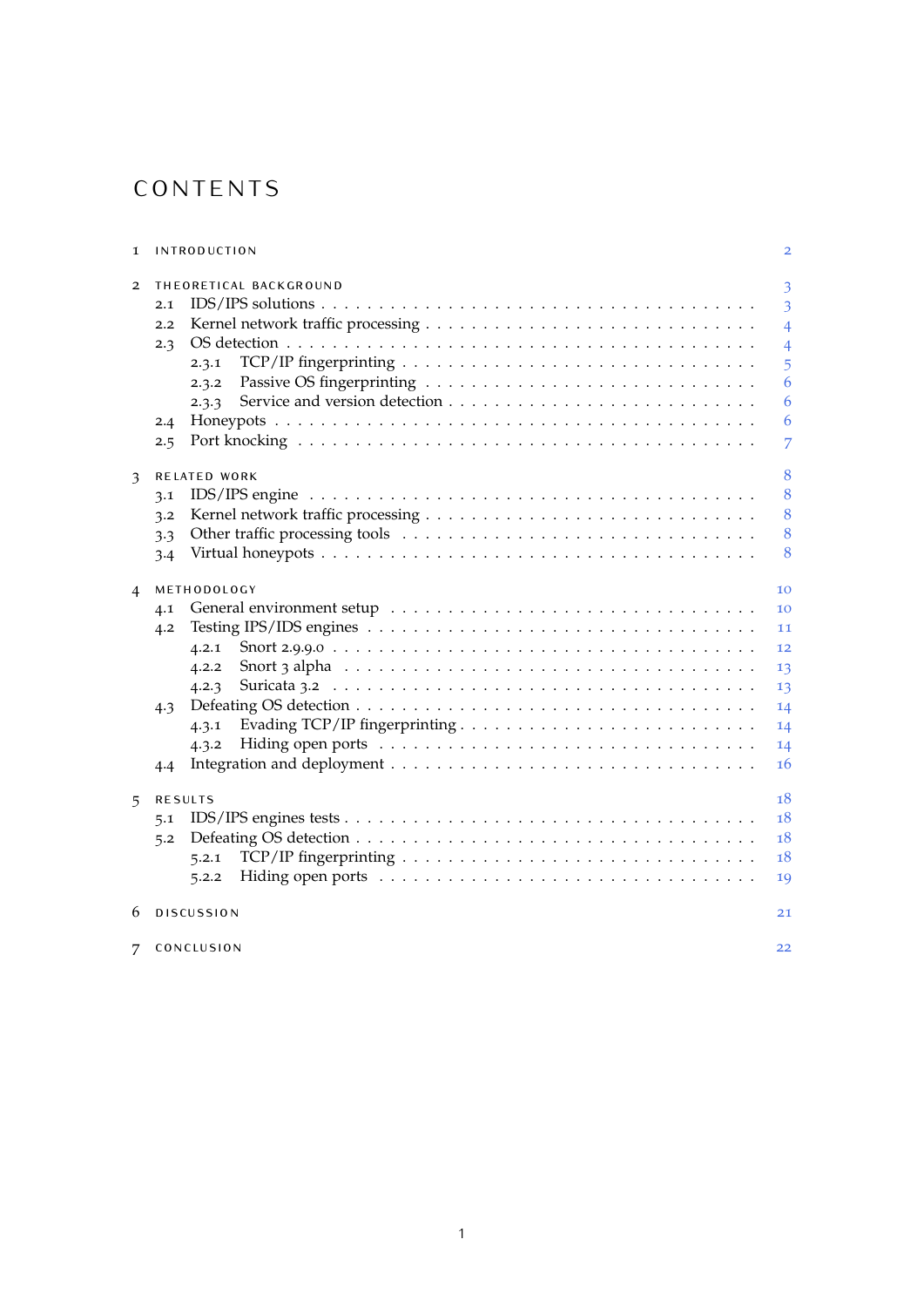## <span id="page-3-0"></span> $1$  | INTRODUCTION

Cybersecurity professionals have borrowed a term originally used by the military during training. The teams get divided into a Blue Team having defensive functions and a Red Team having offensive tasks. So in the terms of the cybersecurity, the Red Team is performing a penetration test while the Blue Team is monitoring the systems trying to detect them. A typical engagement of the Red Team has several stages and usually begins with reconnaissance and gradually flows into exploitation of identified vulnerabilities. However, at each stage of the engagement, the penetration testers might get detected, usually by unintentionally rising an alert into the Intrusion Detection System or Intrusion Prevention System (IDS or IPS) under the Blue Team's control. This happens mainly when they make an easily identifiable mistake. So what would be the outcome if the Red Team has the same powerful solutions as the ones used by the other side to catch them? That raised our main question:

#### **To which extend could the covertness of Red Team engagements be improved by utilising an IDS/IPS device under their control?**

Some of the most popular current open source IDS/IPS engines were investigated. The main area in which a focus was placed is:

#### (1) **How applicable would a current IDS/IPS system be in filtering out suspicious behaviour of the Red Team during their operations?**

Answering this question aims at preventing the Red Team from executing suspicious attacks inadvertently. However, soon we found out that the engine itself would not be able to handle all the situations a penetration tester might find himself into. It appeared to be very straightforward to prevent him from executing well-known attacks, so we moved our attention into preventing him from being passively or actively fingerprinted. Our second question got the following formulation:

#### (2) **Could an IDS solution be customised in a way that it raises alerts when the offencive team is getting scanned and disguise their identity.**

As we checked the possibilities provided by the IDS/IPS engines we also looked at some other ways in which tools typically used by the defensive teams might be utilised to prevent the attacker's presence from being detected.

The remainder of the this paper is structured as follows: In chapter 2 [on the following](#page-4-0) [page](#page-4-0) we provide a brief overview of the theoretical background that we based our research on, including IPS solutions, kernel routing, OS-detection, honeypots and port knocking. Chapter [3](#page-9-0) [on page](#page-9-0) 8 summarises relevant research that has already been conducted in this field. The setup of our isolated test environment and the design of the conducted experiments are presented in chapter 4 [on page](#page-19-0) 10. In chapter  $\frac{1}{2}$  on page 18 we present our results which we discuss in chapter 6 [on page](#page-22-0) 21. We conclude our research and present ideas for future research in chapter  $7$ [on page](#page-23-0) 22.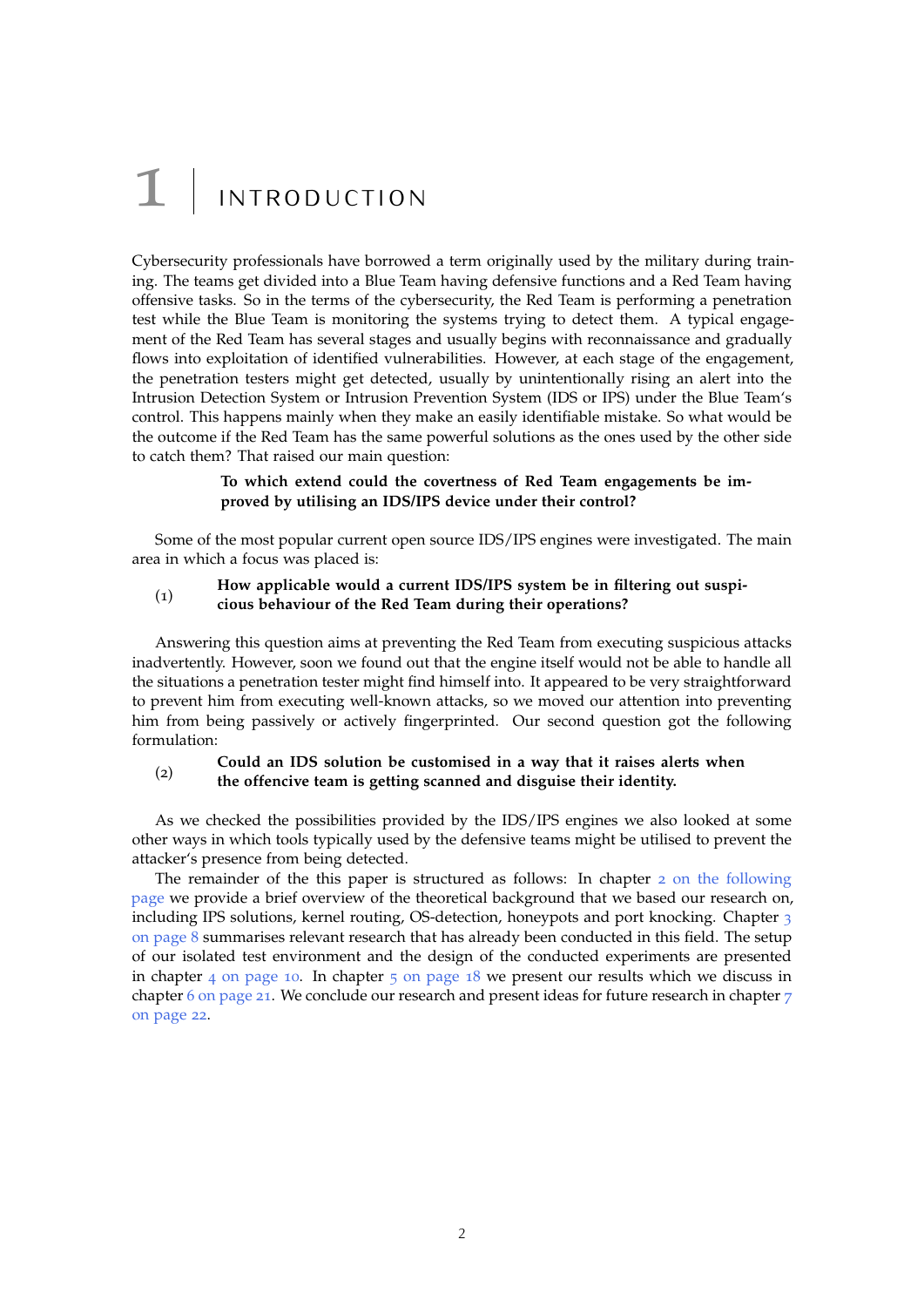## <span id="page-4-0"></span>2 THEORETICAL BACKGROUND

<span id="page-4-1"></span>In this chapter we present important concepts that we based our research on. We also use it to make the reader aware of some of the technologies we have investigated and their working mechanisms.

## 2.1 ids/ips solutions

In the title of this subsection we introduce the terms IPS and IDS interchangeably. It means either an Intrusion Prevention System or Intrusion Detection System. The reason we take this liberty is because a certain system, no matter if it is IDS or IPS, uses the same engine for finding malicious activities in the network traffic. The difference between the two comes when they actually identify a threat. The IDS can only raise an alert that something is happening, while the IPS can actively make a decision to drop the traffic that seems bad-natured in addition to raising the alert.

There are different ways of identifying a threat. The most popular ones are by using signa-tures or by making a comparison between the current metrics of the traffic<sup>[1](#page-0-0)</sup> and a predefined baseline of the same metrics. Those two methods are also known as signature-based detection or anomaly-based detection. The reader should be aware that signature-based detection can also be used for certain anomalies in the traffic, but those anomalies are rather violations of the protocols and the standards than variations from a baseline as the one specified above. So when one talks about anomaly-based intrusion detection he usually means the deviation from the norms rather than protocol misbehaviour. Two good examples for signature-based detection are the open-source tools Snort and Suricata. An example for anomaly-based detection is the Bro software.

There is also a third type of system capable of finding and alerting for intrusions in the network. It is called Security Information and Event Management (SIEM) system. It does not look at the traffic flowing in the network but rather collects and aggregates events logged at different places in the network - switches, routers, firewalls, servers, etc. and tries to correlate them. It is not an IDS/IPS system in the classical sense, but can still be a powerful tool for identifying threats in the network.

Given all the above an anomaly-based IDS/IPS system would not be applicable for shortterm engagement, as it needs to know in advance what is the baseline for the network traffic. Of course such data may be leaked or obtained by other means, but it would require specific finetuning for each separate Red Team engagement. The situation with the SIEM solutions is similar, as it is highly unlikely for the attacker to have the real-time logging data from the devices in the network. Moreover, those two systems would only be able to notify the attacker that he might have gave away his presence in the network and not prevent him from revealing himself in the first place. This is why we placed our focus on researching signature-based IDS/IPS systems. They are capable of standing inline for the traffic and actively making a decision whether to forward a certain packet or not, thus having a better chance to improve the covertness of the attacker.

<span id="page-4-2"></span><sup>&</sup>lt;sup>1</sup> like for example bandwidth, latency, response time, packets per second, communicating computers, etc.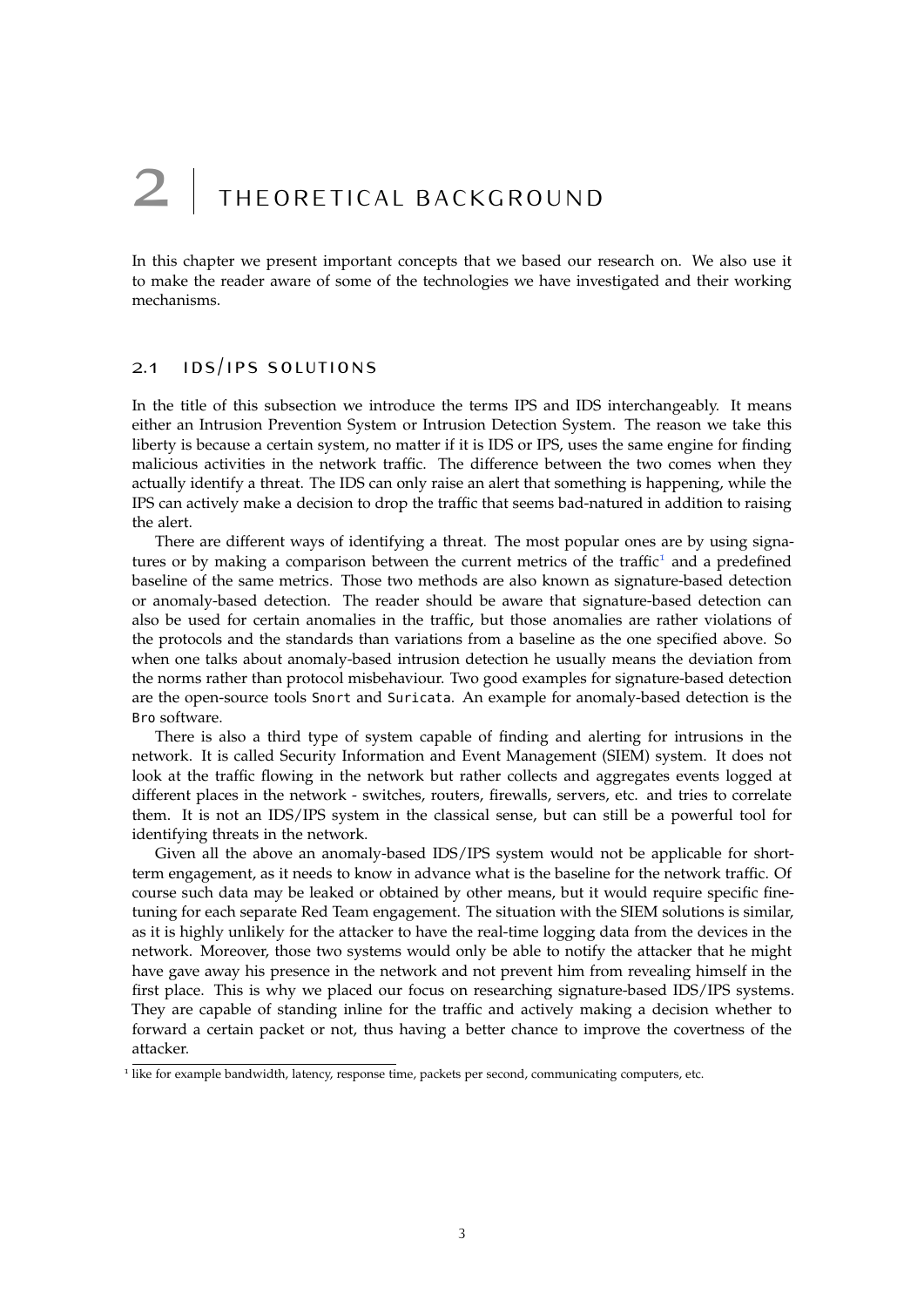### 2.2 kernel network traffic processing

The Linux kernel is capable of handling network traffic not only as an end-host in the network, but also as an intermediary device. Depending on the layer of the OSI model at which the decision for whether and where to forward the traffic is made we can distinguish a few separate terms:

- with bridging the decision is based on Ethernet MAC addresses found at OSI Layer 2.
- with routing the forwarding decisions are based on fields like destination IP address found at OSI Layer 3.

A Linux machine can also act as a firewall and take forwarding decisions based on the aforementioned fields in the data and the TCP/UDP port numbers available at the Transport layer (Layer 4). netfilter is the packet filtering framework inside the Linux kernel which also provides multiple hooks on which external processes might attach and listen to traffic. A general overview of the hooks is shown in Figure  $1\left[13\right]$  $1\left[13\right]$  $1\left[13\right]$  $1\left[13\right]$ . We have made further use of a program called ebtables which provides a means for defining the filtering rules in a bridged environment, as the one our transparent solution needs.

It is worth mentioning that the Linux kernel developers have come up with multiple ways for processing traffic in both incoming and outgoing direction. Some of them are more suitable for multithreaded environments, while others are not. There are also multiple ways in which traffic can be acquired. Two of them were analysed further: AF\_PACKET and NFQUEUE. The first one supports raw packet acquisition while the other one supports some preprocessing and filtering by the netfilter framework and then passing the filtered data in a queue  $[15]$  $[15]$  $[15]$ .

<span id="page-5-1"></span>

Figure 1: Traversal process and kernel hooks of ebtables<sup>[2](#page-0-0)</sup>

### <span id="page-5-0"></span>2.3 os detection

This section discusses the background of operating system (OS) detection which is predominantly used for determining vulnerabilities of target hosts, tailoring custom exploits and social engineering. Another area of application which is particularly relevant for our research is the detection of unauthorised and dangerous devices on a network. [[10](#page-25-2)] When connecting to the targeted network, chances are high that an attentive system administrator detects the new device and starts investigating it. In a corporate network predominantly populated with Windows desktops a Linux machine will definitely raise suspicion. Therefore, it is important to understand

<sup>2</sup> [www.ebtables.netfilter.org/br\\_fw\\_ia/br\\_fw\\_ia.html#section2](www.ebtables.netfilter.org/br_fw_ia/br_fw_ia.html#section2)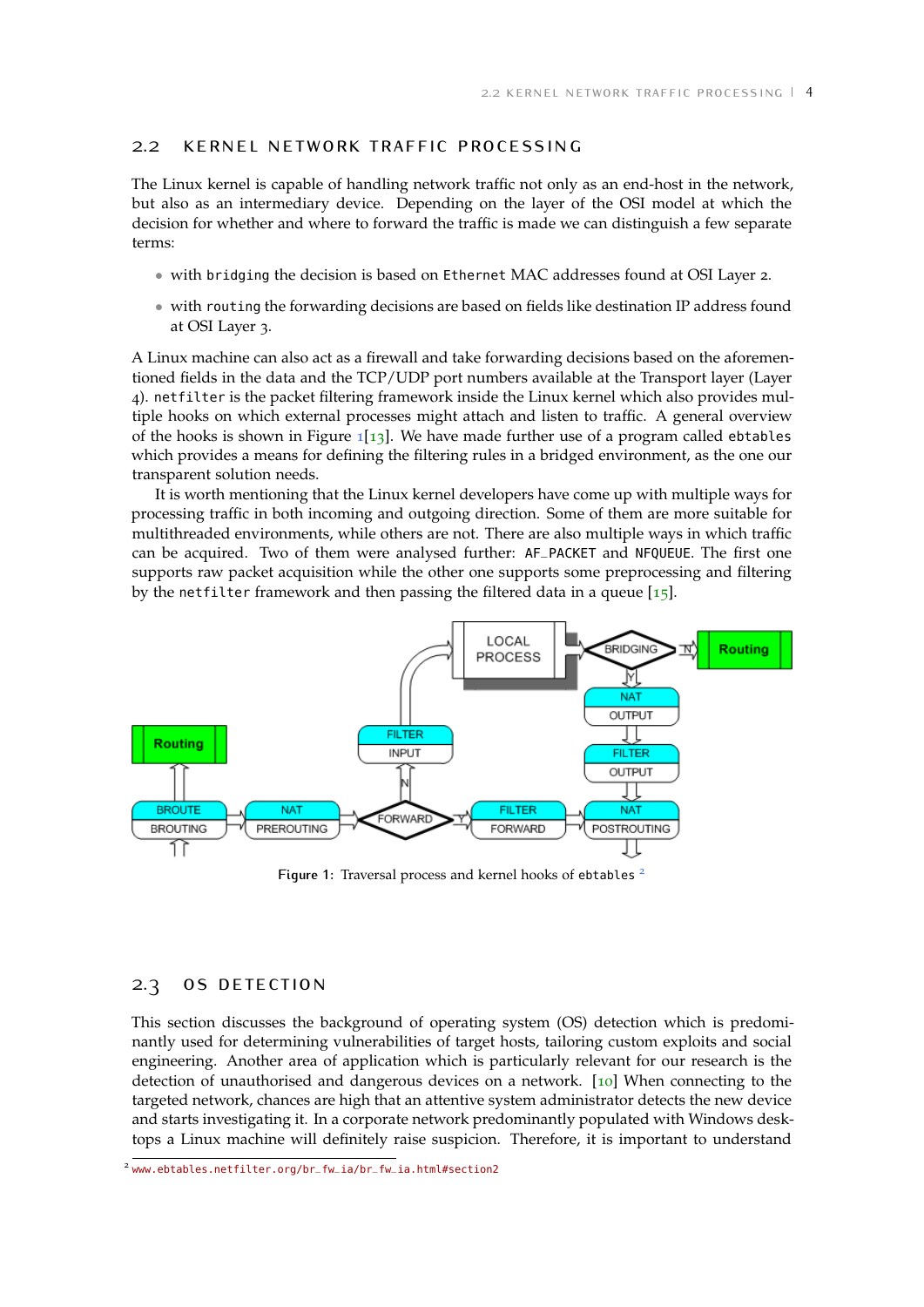how OS detection works and how it might be defeated. The most common and capable tool for this purpose is the network exploration tool Nmap. We will therefore focus on the OS detection mechanisms of Nmap.

#### <span id="page-6-0"></span>2.3.1 TCP/IP fingerprinting

The primary idea behind Nmap's OS detection is to investigate the details of the TCP/IP stack implementation of a machine. This investigation mainly focuses on features that are not specified in the respective RFCs. It sends up to 16 TCP, UDP and ICMP probes to open and closed ports of the examined machine. The OS-specific implementations of the TCP/IP stack are different enough to use the behaviour, observed through the responses, as fingerprints.[[10](#page-25-2)]

One implementation specific property is the way sequences are generated. So the first property examined by Nmap is sequence generation. The tool sends six TCP SYN packets with different TCP options and TCP window field values. The sequence and acknowledgement numbers are randomly generated and and saved, so Nmap can differentiate responses. The probing packets are sent exactly 100 milliseconds apart because some sequence algorithms are time dependent. The remaining tests include ping replies, the support for TCP explicit congestion notifications, the greatest common divisor of the initial sequence number (ISN), the ISN counter rate and the TCP initial window size. Furthermore, since RFC  $793<sup>3</sup>$  $793<sup>3</sup>$  $793<sup>3</sup>$  did not specify the ordering of the TCP header options, these orderings provide further information about a particular TCP/IP implementation. Nmap collects the results of all tests in its own fingerprint format. As seen in listing [2](#page-6-2).1 this format represents the result of the various tests (SEQ, OPS, WIN, ECN, T1 - T7, U1 and IE) and maps them to a human readable OS description. The known fingerprints are stored in the nmap-os-db file which is part of Nmap. Once, an OS scan is performed, the resulting fingerprint is compared to the existing fingerprints in order to find a match. [[10](#page-25-2)]

```
Fingerprint Apple Mac OS X 10.4.11 (Tiger) (Darwin 8.11.0, PowerPC)
```

```
Class Apple | Mac OS X | 10.4.X | general purpose
```

```
3 CPE cpe:/o:apple:mac_os_x:10.4.11
```

```
4 SEQ(SP=C-1DA%GCD=1-6|>1000000%ISR=D0-122%TI=I%CI=I%II=I%SS=S%TS=1)
```
5 OPS(O1=M5B4NW5NNT11SLL%O2=M5B4NW5NNT11SLL%O3=M5B4NW5NNT11%O4=M5B4NW5NNT11SLL%O5=M5B4NW5NNT11SLL%O6= M5B4NNT11SLL)

- 8 T1(R=Y%DF=Y%T=3B-45%TG=40%S=O%A=S+%F=AS%RD=0%Q=)
- $|$  T<sub>2</sub>(R=N)
- $_{10}$  T3(R=N)

```
11 T4(R=Y%DF=Y%T=3B-45%TG=40%W=0%S=A%A=Z%F=R%O=%RD=0%Q=)
```

```
12 T5(R=Y%DF=N%T=3B-45%TG=40%W=0%S=Z%A=S+%F=AR%O=%RD=0%Q=)
```
 $_{13}$  T6 (R=Y%DF=Y%T=3B-45%TG=40%W=0%S=A%A=Z%F=R%0=%RD=0%Q=)

 $_{16}$  IE(DFI=S%T=3B-45%TG=40%CD=S)

**Listing 2.1:** Example of an Nmap TCP/IP fingerprint.

Nmap's OS detection mechanism can be defeated by manipulating the way packets are crafted to match that of another OS. Tools such as IP Personality<sup>[4](#page-0-0)</sup> and Fingerprint Fucker<sup>[5](#page-0-0)</sup> are kernel modules which provide this functionality. They manipulate the TCP/IP stack in order to make it behave like a specific TCP/IP implementation. This solution is not very flexible, since it requires the kernel to be recompiled. Furthermore, these modules are not maintained anymore and their last versions are only suitable for Linux kernels 2.4 and 2.2 respectively, which renders them useless for recent Linux versions. [[10](#page-25-2)]

<sup>6</sup> WIN(W1=FFFF%W2=FFFF%W3=FFFF%W4=FFFF%W5=FFFF%W6=FFFF)

 $FCN(R=Y$DF=Y$T=3B-45$ % $TG=40$ %W=FFFF% $0=$ M5B4NW5SLL% $C=$ N% $0=$ )

<sup>14</sup> T7(R=Y%DF=N%T=3B-45%TG=40%W=0%S=Z%A=S%F=AR%O=%RD=0%Q=)

<sup>15</sup> U1(DF=N%T=3B-45%TG=40%IPL=38%UN=0%RIPL=G%RID=G%RIPCK=G%RUCK=0%RUD=G)

<span id="page-6-1"></span><sup>3</sup> <www.rfc-editor.org/rfc/rfc793.txt>

<sup>4</sup> <ippersonality.sourceforge.net/>

<sup>5</sup> <nmap.org/misc/defeat-nmap-osdetect.html#FF>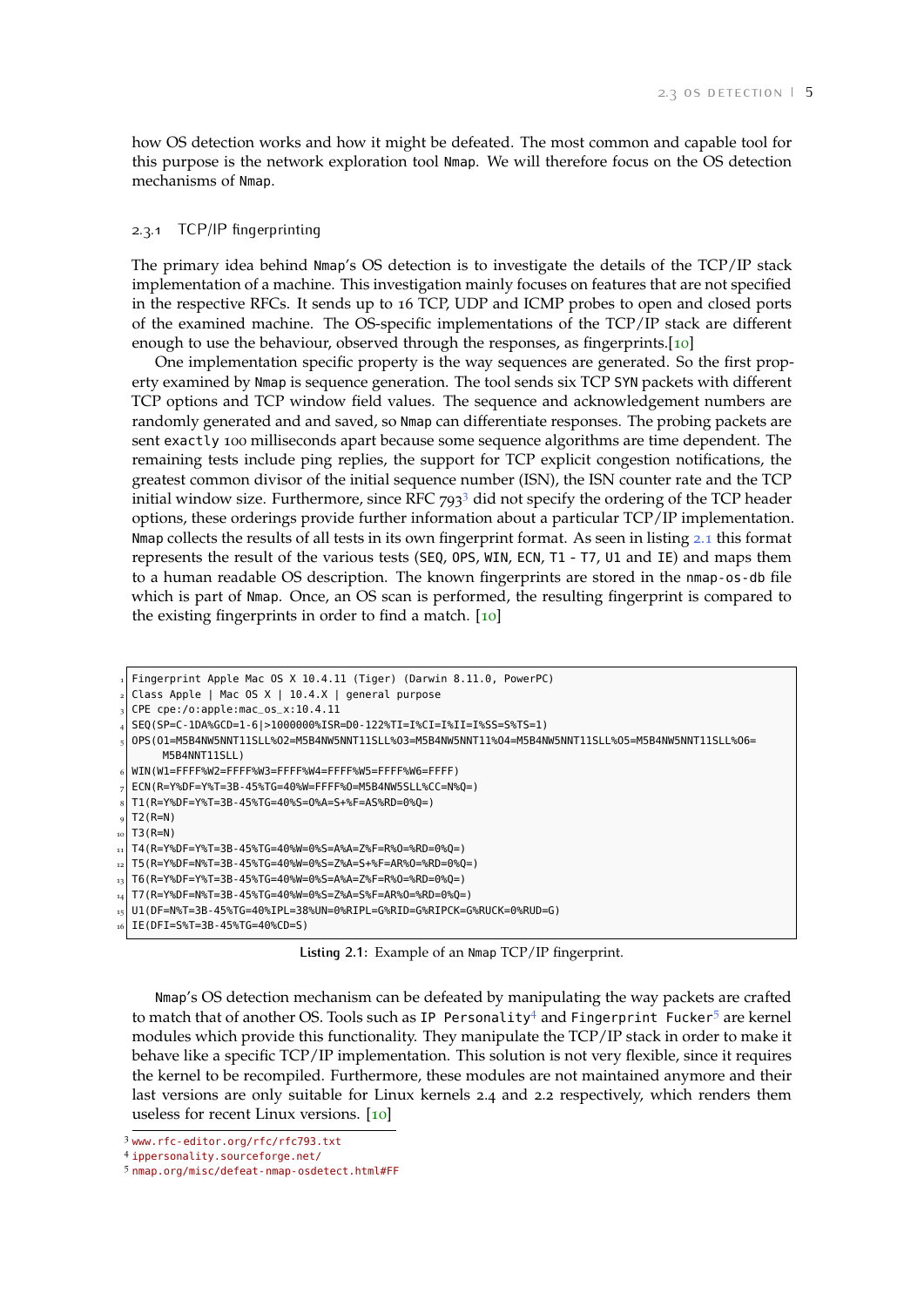#### 2.3.2 Passive OS fingerprinting

Methods exist that make it possible to identify the Operating System of a certain networkconnected computer by only studying the traffic that it generates. They do not require the host to respond to any specifically generated packet but still need to look at existing traffic flows between the machine under investigation and some other computer. The fields in the traffic that go under investigation are the ones that are not specified strictly in the standards describing the networking protocol and that each OS vendor is free to interpret and implement in whatever way he finds appropriate. [[10](#page-25-2)]

#### <span id="page-7-0"></span>2.3.3 Service and version detection

Another way to determine a network device's OS is to examine its services. Nmap is capable of detecting distinct versions of services which help to identify the OS on which the service is running on. As seen in line 8 and 10 of listing [2](#page-7-2).2, a service scan against a Ubuntu machine running an ssh service reliably detects the OS.

<span id="page-7-2"></span> \$ sudo nmap -sV 10.0.0.220 2 Starting Nmap 7.01 ( https://nmap.org ) at 2017-02-03 16:31 CET Nmap scan report for 10.0.0.220 Host is up (0.000065s latency). Not shown: 999 closed ports PORT STATE SERVICE VERSION 22/tcp open ssh OpenSSH 7.2p2 Ubuntu 4ubuntu2.1 (Ubuntu Linux; protocol 2.0) MAC Address: 00:0C:29:40:E7:6A (VMware) Service Info: OS: Linux; CPE: cpe:/o:linux:linux\_kernel 11 Service detection performed. Please report any incorrect results at https://nmap.org/submit/ . Nmap done: 1 IP address (1 host up) scanned in 1.94 seconds

**Listing 2.2:** Nmap service scan against a Ubuntu machine running an ssh daemon.

The services are simply detected by reading the nmap-services file which statically maps port numbers to services. The more valuable information about the exact version of the service is derived from the nmap-service-probes file. When detecting an open TCP or UDP port Nmap sends probes from this file to the services and compares the received responses with the expected responses from the file. Furthermore, it also tries to interact with the service in order to obtain additional service details such as the application name, version number, device type and OS family. [[10](#page-25-2)]

### <span id="page-7-1"></span>2.4 honeypots

Honeypots are isolated network devices that are intended to attract the attacker's attention by exposing known vulnerabilities which let them appear as easy targets. They are deployed to facilitate the detection of an attack and to learn more about the attacker's approach. There is a large variety of honeypots which can roughly be divided into *high-interaction* honeypots and *low-interaction* honeypots. [[11](#page-25-3)]

High-interaction honeypots are complete OSes with fully functional services that let an attacker interact with the honeypot the same way as with a real OS. Is usually logs the all interactions in order to analyse the attacker's behaviour and is isolated from the network so that it can be fully compromised without posing a thread. [[11](#page-25-3)]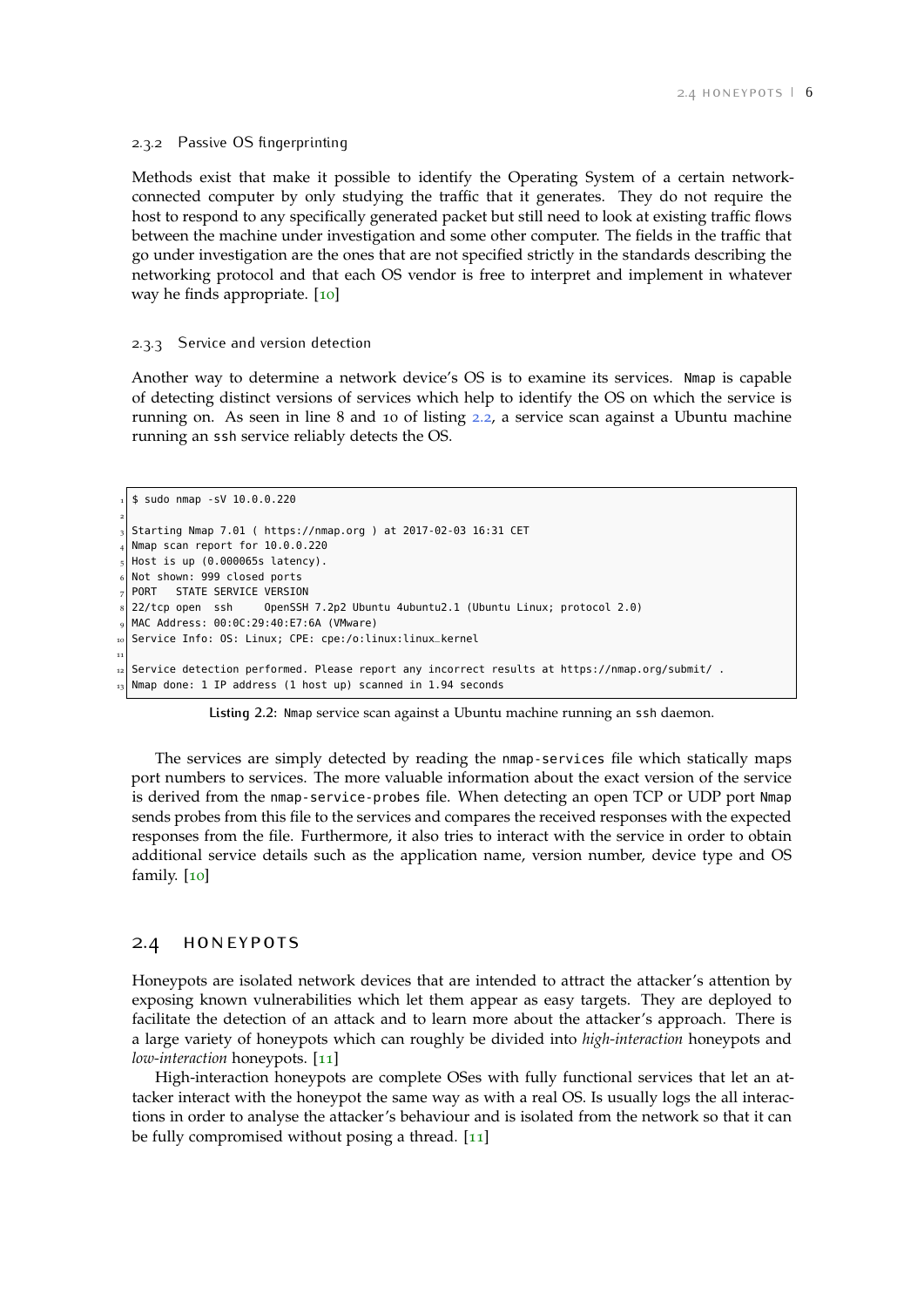Low-interaction honeypots merely simulate a subset of the OS, typically the networks stack and a few services. In contrast to high-interaction honeypots they gather less information about an attack and are easier to detect but the fact that they are more flexible and light-weight makes them very suitable for our research because it allows us to simulate OS-specific services. [[11](#page-25-3)] The Honeyd service, which is discussed in more detail in section 3.4 [on the next page](#page-9-4) is even capable of simulating OS-specific TCP/IP fingerprints.

#### <span id="page-8-0"></span>2.5 port knocking

Originally, port knocking is a method that is intended to provide authentication for protected services via communication with closed ports. Even though it is not possible to communicate with closed ports directly, since there are no services to interact with, attempted connections to a closed port are still registered and can be monitored. Amongst others, the registered information includes the IP address of the initiating host, the contacted port and a timestamp. This information allows to detect sequences of attempted connections to closed ports by a certain IP address. A host that wants to connect to a protected service can contact closed ports in a given sequence in order to authenticate itself, similarly to entering a PIN number. Once the contacted host detects that given port sequence, it offers the specified service to the IP address the port sequence came from. Usually, a temporary exception for that IP address is added to the IP filter which opens the port behind which the protected service is running. Thus, by "knocking" closed ports in a certain order, another port opens which reveals the protected service. [[6](#page-25-4)] [[8](#page-25-5)]

In section 4.3.2 [on page](#page-15-1) 14 we present how we repurposed the idea of port knocking to hide open ports that could raise a system administrator's suspicion.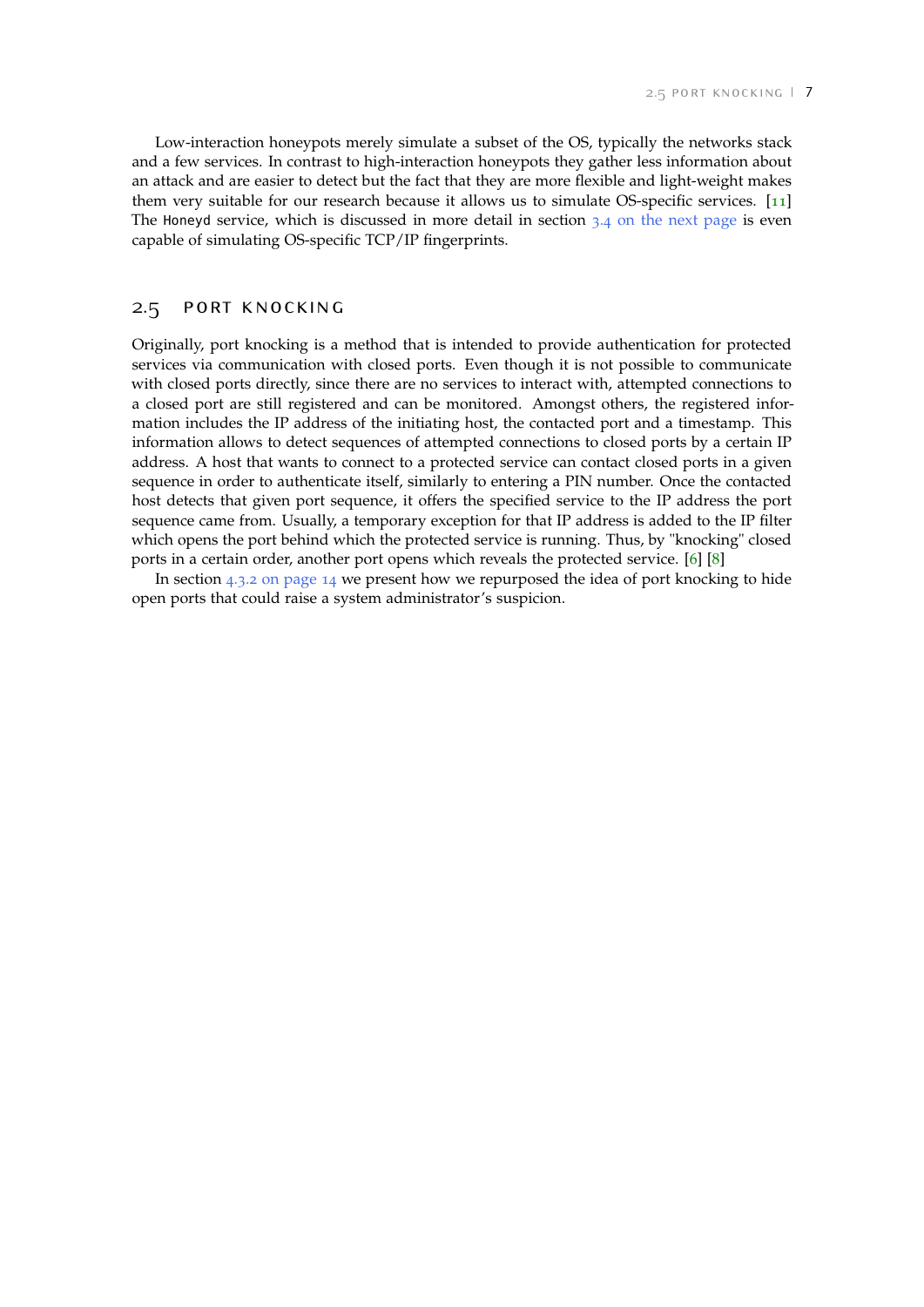# <span id="page-9-0"></span>RELATED WORK

<span id="page-9-1"></span>Since there was no directly related research to be found, this section presents conducted research that is relevant for certain aspects of our project.

## 3.1 ids/ips engine

The Evaluation studies of three intrusion detection systems under various attacks and rule sets [[16](#page-25-6)] paper points at similar performance metrics of Snort, Suricata and Bro.

Another feature of the IDS/IPS engines that we will look into further is their ability to do traffic normalisation. Adversarial attacks against this feature are described in the Evasion, traffic normalization, and end-to-end protocol semantics paper[[7](#page-25-7)].

#### <span id="page-9-2"></span>3.2 kernel network traffic processing

In their work Eric Leblond and Giusepe Longo study the different packet acquisition methods available for Suricata [[9](#page-25-8)]. Also the ebtables documentation is quite extensive on traffic processing routines[[12](#page-25-9)].

#### <span id="page-9-3"></span>3.3 other traffic processing tools

Kees van Reeuwijk and Herbert Bos do some nice work with their Ruler[[17](#page-25-10)] framework. However we were not able to find its application in the traffic processing that we need, as it does not deal with header recalculation and manipulation.

#### <span id="page-9-4"></span>3.4 virtual honeypots

Provos [[14](#page-25-11)] conducted extensive research about virtual honeypots. He developed the Honeyd framework, that allows to simulate entire network topologies of honeypots including network latency and packet loss. Each node in the virtual network is a highly configurable low-interaction honeypot. The framework allows to open individual TCP or UDP ports open, disable ICMP, proxy connections to other hosts on the network and is able to call user-defined scripts that can, for example, simulate a web service like telnet. Another outstanding feature of Honeyd is its personality engine which can simulate the TCP/IP stack of various operating systems. The TCP/IP fingerprints are stored in the same format as Nmap's fingerprints. Therefore, the Honeyd can easily be expanded with fingerprints of operating systems that are not included in its original fingerprint collection.

Since we are merely looking for a way to evade OS detection, we are not interested in simulating an entire network topology. A single virtual honeypot is sufficient. A configuration file that defines a single honeypot with a Windows XP personality is shown in listing 3.1 [on the next page.](#page-10-0) In line 6, all connections to port 22 are reflected back to the source IP address, line 7 forwards connections to RDP port 3389 on another machine in the network and line 8 calls a BASH script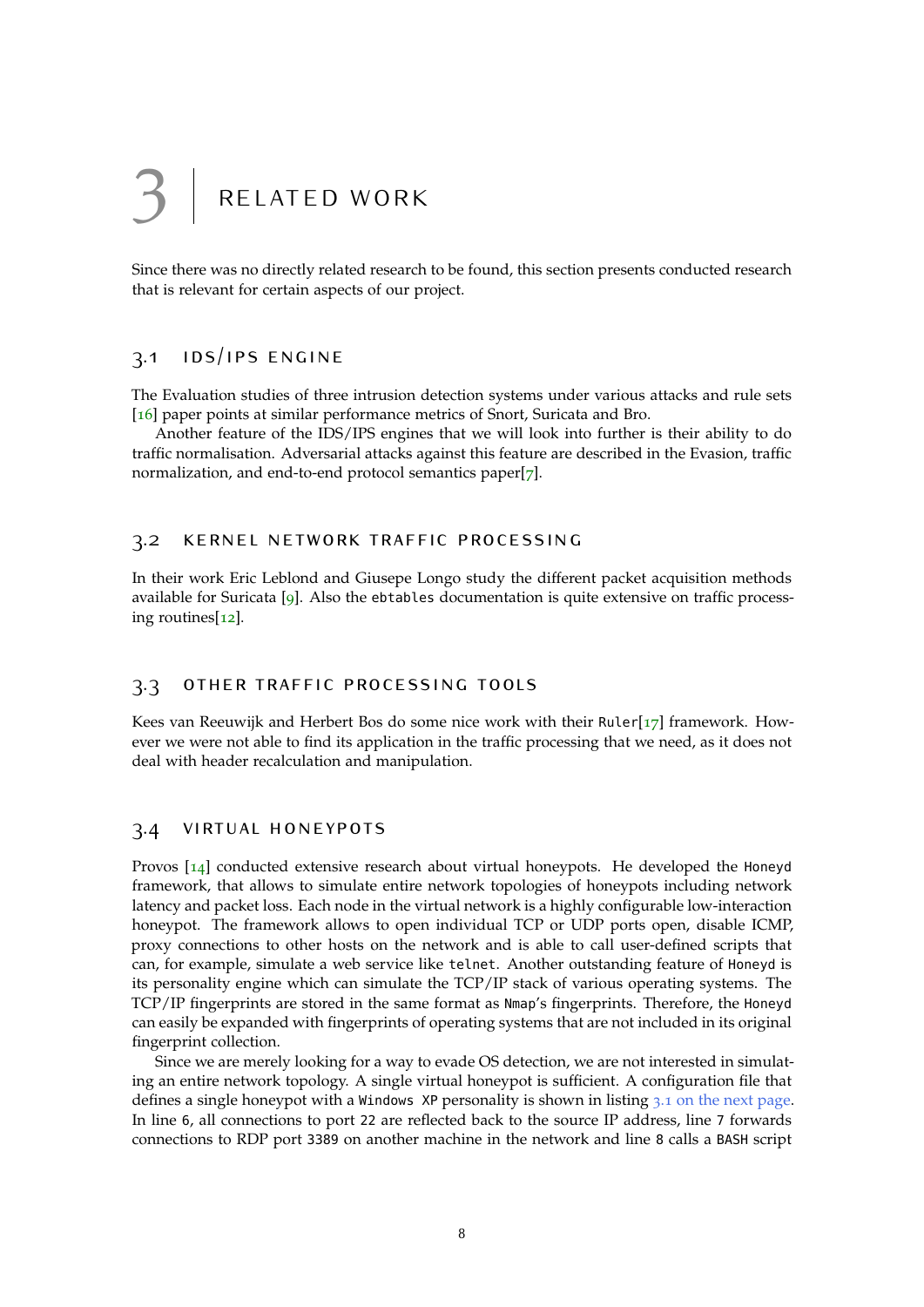that simulates a low-interaction Telnet service behind port 23, mimicking always failing login attempts.

<span id="page-10-0"></span> $c$  reate winxp  $_2$  set winxp personality "Microsoft Windows XP Professional SP1"  $3$  set winxp default tcp action reset  $_4$  set winxp default udp action reset  $\vert$  set winxp default icmp action open add winxp tcp port 22 proxy \$ipsrc:22  $#$  ssh add winxp tcp port 3389 proxy  $10.0.0.60:3389$  # rdp add winxp tcp port 23 "/etc/honeypot/scripts/fake\_telnet.sh" # telnet  $\overline{9}$ 10 bind 10.0.0.200 winxp

**Listing 3.1:** Example of a Honeyd configuration file that defines a single honeypot.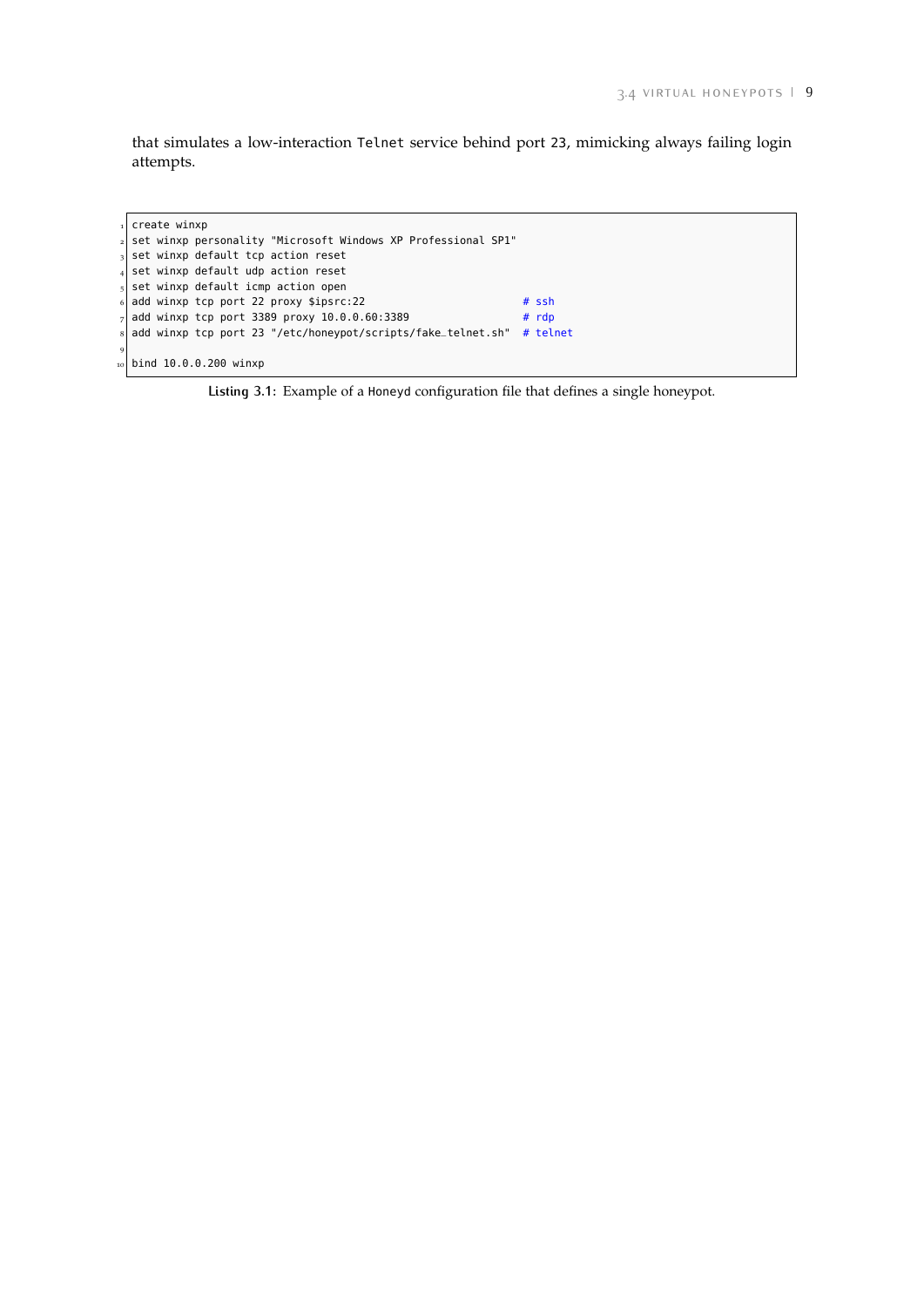<span id="page-11-0"></span>**METHODOLOGY** 

#### <span id="page-11-1"></span>4.1 general environment setup

The test environment we deployed during our research was entirely virtualised. As a hypervisor we used VMware ESXi 5.5.0 build-3116895 deployed on Dell PowerEdge R230 server with Intel Xeon CPU E3-1240L v5 and 16GiB of DDR4 RAM. We choose the supervisor due to its good support of the Microsoft Windows operating system, as we intended to use it as a Guest OS to better simulate a typical Windows-based corporate environment. The hypervisor was ran with unlimited feature set for the duration of the 60-day trial license, which was enough to conduct the experiments we had planned. We divided the 8 vCPUs and the amount of RAM in a proportional manner, so each virtual machine received 1 vCPU and 2 GiB of RAM.

The test environment included a Windows 7 machine as an example of old but still supported  $OS<sup>1</sup>$  $OS<sup>1</sup>$  $OS<sup>1</sup>$  and a Windows 10 machine representing a new and current OS. We also used the current Long Term Support release of Ubuntu Server 16.04.1 LTS (GNU/Linux 4.4.0-59-generic x86\_64). It was chosen due to our good familiarity with it and also the good community support available. However, we managed to use no functionality specific to the OS. The issues we faced and described further were related to the kernel itself, which is shared by all the other flavours of open-source operating systems. We have also armed the simulated attacker with Kali Linux version 2016.2.

<span id="page-11-2"></span>

**Figure 2:** Virtual environment overview

Both networks marked on figure [2](#page-11-2) as Corporate Network and Red Team Network are created with the standard virtual switch available within the ESXi hypervisor. By doing this we are trying to mimic a typical Red Team engagement where they simulate what a disgruntled employee or a malicious guest might achieve. The Red Team Network is usually not separated from the Corporate Network under investigation, but in order to introduce the IPS inline we had to make them disjointed. Moreover, the device should be introduced as a bump-in-the-wire, making its two interfaces part of the same network. So we had to arrange an important trade-off which would make a difference compared to a corporate environment and this is the mode in which the virtual switches are running. Their default configuration does not permit MAC address changes and forged transmits<sup>[2](#page-0-0)</sup>. So the only way we could make traffic run through the IPS engine and pass it between the two networks was when we enabled promiscuous mode and

allowed forged transmits in the network. It was required because when traffic is bridged through the IPS engine it does not rewrite the MAC address placed in the Ethernet frame by the attacker's computer. More on bridging will follow in Section 4.4 [on page](#page-17-0) 16. The third interface of the IPS

<sup>1</sup> Under extended support until January 14, 2020

<sup>&</sup>lt;sup>2</sup> transmitting data with a MAC address different than the address assigned to the machine by the hypervisor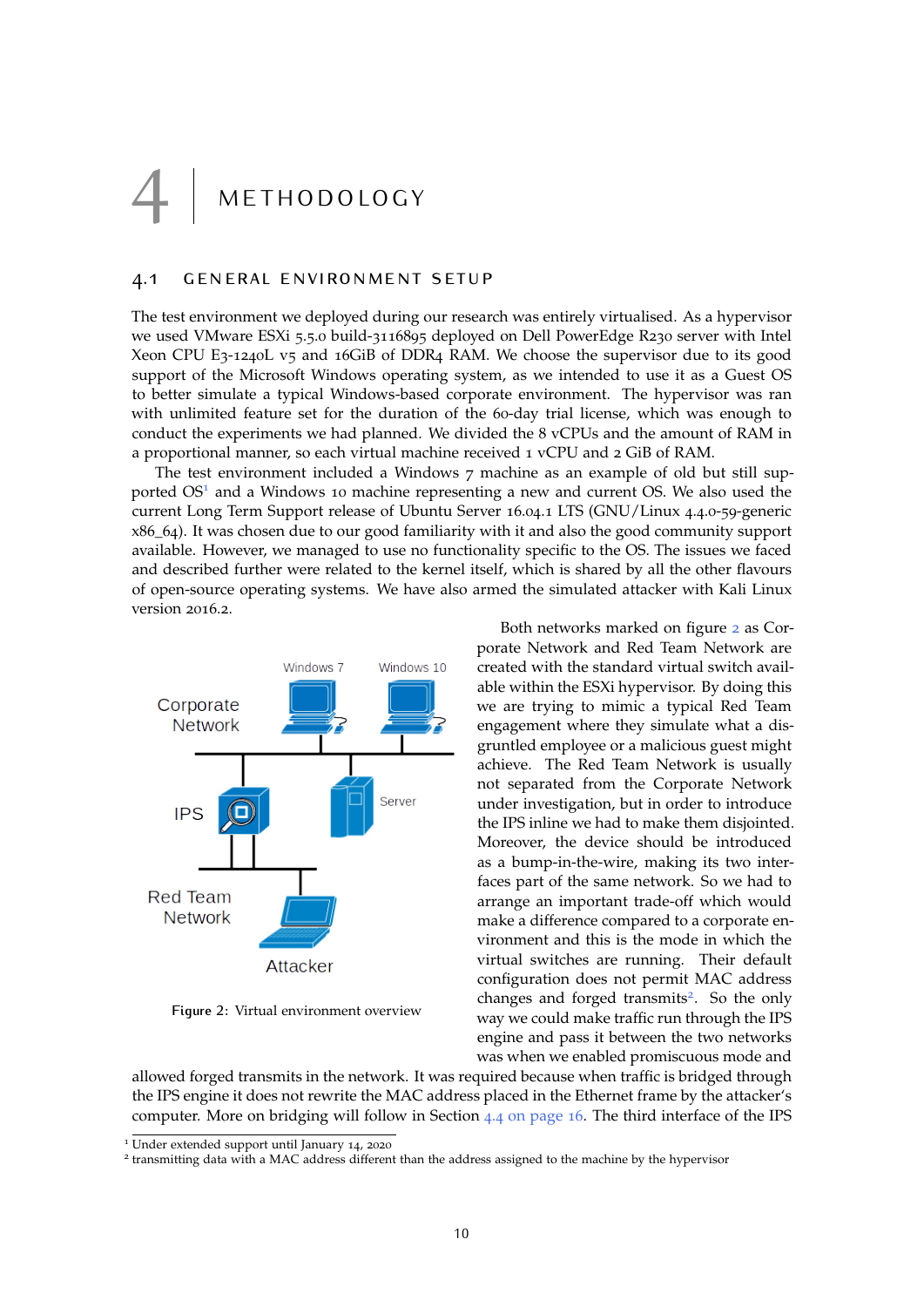<span id="page-12-0"></span>device in the figure is used for management purposes. It is also the only one with assigned IP address. We were not able to verify a working solution where the management is done through the other interfaces.

## 4.2 testing ips/ids engines

One of the main goals we have set for the research was to find out how an IPS engine can help the attackers to remain more stealthy and raise less suspicion in the surrounding environment. We took the ability of the Intrusion Prevention System to actually prevent the attacker from executing a well-known attack with abundance of signatures that can identify it and took a decision to not question it and take for granted. The more interesting aspect was how to use the IPS engine to further minimise the possibility of active and passive fingerprinting of the attackers OS and the probable services running on it. It was also not obvious how to do all the above without making an additional OSI Layer 3 hop and keep the device operating transparently at OSI Layer 2.

<span id="page-12-1"></span>

| OS         | TTL | TCP window (B) |
|------------|-----|----------------|
| Windows 7  | 128 | 8192           |
| Windows 10 | 128 | 8192           |
| Kali Linux | 64  | 29200          |

**Figure 3:** Default TTL and initial TCP window sizes

In terms of passive OS fingerprinting we checked whether the engines were capable of rewriting the Time-To-Live (TTL) value in the IP header and also the advertised initial window sizes found in the TCP header during the three-way handshake. Some common values can be found in an article by Netresec covering the topic of passive OS fingerprinting  $[5]$  $[5]$  $[5]$ . Table [3](#page-12-1) points out the values relevant to the systems in the test environment.

The goal in the further tests would be to find a way to adapt the values of the Kali machine to the ones common for the Windows operating systems. Upon successful completion the modification would also have consequences that should be pointed out. The TTL manipulation will interfere with the ability of the attacker to use tools such as traceroute. On the other hand, if successfully performed, the initial window size value downscale from 29200 Bytes to 8192 Bytes would not interfere with the ability of the attacker to establish TCP sessions. Nevertheless, it might affect the data transfer speed, which is a problem common for every OS and is also known as TCP slow start. It might also reduce the ability of the attacker to make use of vulnerabilities in the TCP/IP stack of the victim through the initial packet of the TCP three-way handshake. However, those attacks are easily detectable, so they either should not be used, or should be filtered by the Red Team IPS before they reach the victim's network.

In order for the traffic to pass between the interfaces of the machine hosting the IPS engine, first the network adapters needed to be set in promiscuous mode. This mode allows the NIC to receive data that was not originally destined to the machine. The relevant settings are shown in Listing  $4.1$  $4.1$ . Two additional settings are given in lines 3 and 4 in the same listing. The abbreviations gro and lro stand for Generic Receive Offload and Large Receive Offload. They allow the kernel to receive and prepare for transmit packets with greater size than the Maximum Transmission Unit (MTU) while the NIC handles the segmentation and reassembly. This technique should be disabled to let the IPS engine gather maximum visibility and control over the packets flowing through it. During the tests of the three IPS solutions, all the packets were fed to the respective engine using the AF\_PACKET acquisition method. It was chosen due to its ability to get the packets directly from the interface's buffers.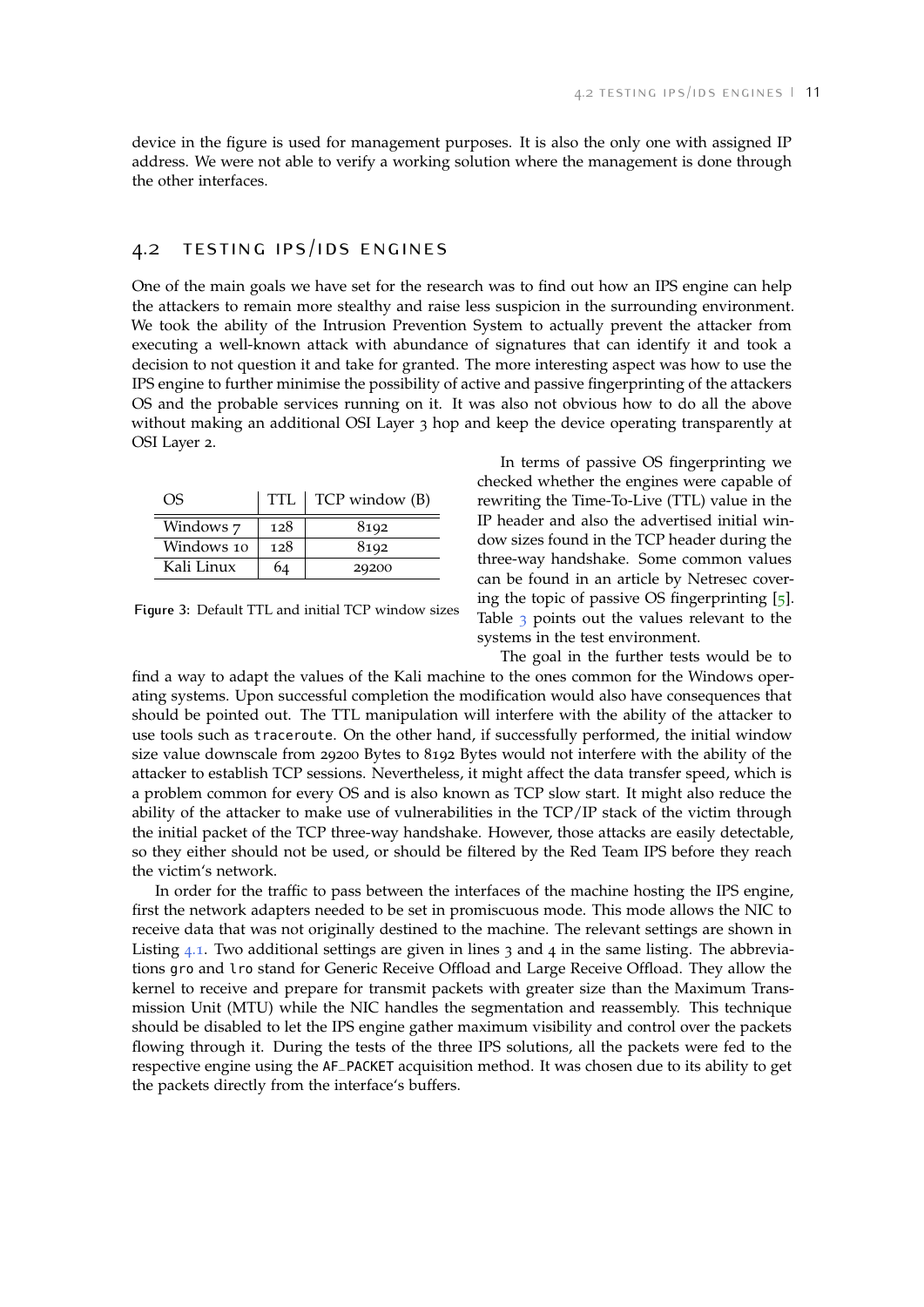<span id="page-13-1"></span>

| up ifconfig \$IFACE 0.0.0.0 up     |
|------------------------------------|
| up ip link set \$IFACE promisc on  |
| post-up ethtool -K \$IFACE gro off |
| post-up ethtool -K \$IFACE lro off |
|                                    |

**Listing 4.1:** Adjustments for the promiscious interfaces

We have also considered using an engine capable of performing inline substitutions of certain fields in the packets based on regular expressions, like for example Ruler $[17]$  $[17]$  $[17]$ . That idea was found unfeasible, as both the TTL value and TCP window size value are included in the calculation of the checksum in the respective header. This means, that upon replacement of the value, the checksum also needs to be recalculated, which we didn't find possible with a regular expression.

<span id="page-13-0"></span>4.2.1 Snort 2.9.9.0

For the initial test we decided to use Snort version 2.9.9.0 GRE (Build 56). As of the time of executing the experiments this is the current stable version of Snort, also available in the repositories for the OS we chose. Its working state can be reproduced by following the guides by Noah  $Dietrich[1]$  $Dietrich[1]$  $Dietrich[1]$ . In order to enable the normalizers, the configuration option -enable-normalizer should be added while building from source.

The normalisers (or preprocessors) we considered to achieve the goals we already highlighted were for IP and TCP. Their original purpose is to deserialise the data captured from the wire in a way similar to the operating systems which might be under attack. The goal is to minimise the chance an attack packet evades the inspection due to differences in the way the reassembly is done between Windows and Linux for example.

We were successful with changing the TTL value of the packets by using the IP normaliser. It was set up with the additional options shown in Listing [4](#page-13-2).2. They are an exempt from the Snort configuration. In the example the TTL value is changed to 128 for all packets that have a value lower than 65.

<span id="page-13-2"></span>config min\_ttl: 65 config new\_ttl: 128

**Listing 4.2:** IP TTL value rewriting

Unfortunately, we did not have the same success with the modification of the size of the initial TCP window. We tried adjusting it as an option in the stream5 preprocessor, but it did not support it. We also tested the option to reassemble the data as a Windows target, but that did not work either. A summary of the tested options can be found in Listing  $4.3$  $4.3$ . It represents an exempt from the snort.conf configuration file. Some of the options tested were quite aggressive. Limiting the window size to 8192 Bytes is a quite desperate measure which might also fire an alert in an anomaly-based IDS engine. Still we were not able to see the result of the preprocessor's actions in the traffic processed by the engine.

<span id="page-13-3"></span>preprocessor normalize\_tcp: ips trim\_win ecn stream <sup>2</sup> preprocessor stream5\_tcp: policy windows, max\_window 8192

**Listing 4.3:** TCP initial window size change

The ability of the IPS engine to react to active reconnaissance against the attacker was also investigated. Except for triggering an alert in the event of a portscan or service fingerprinting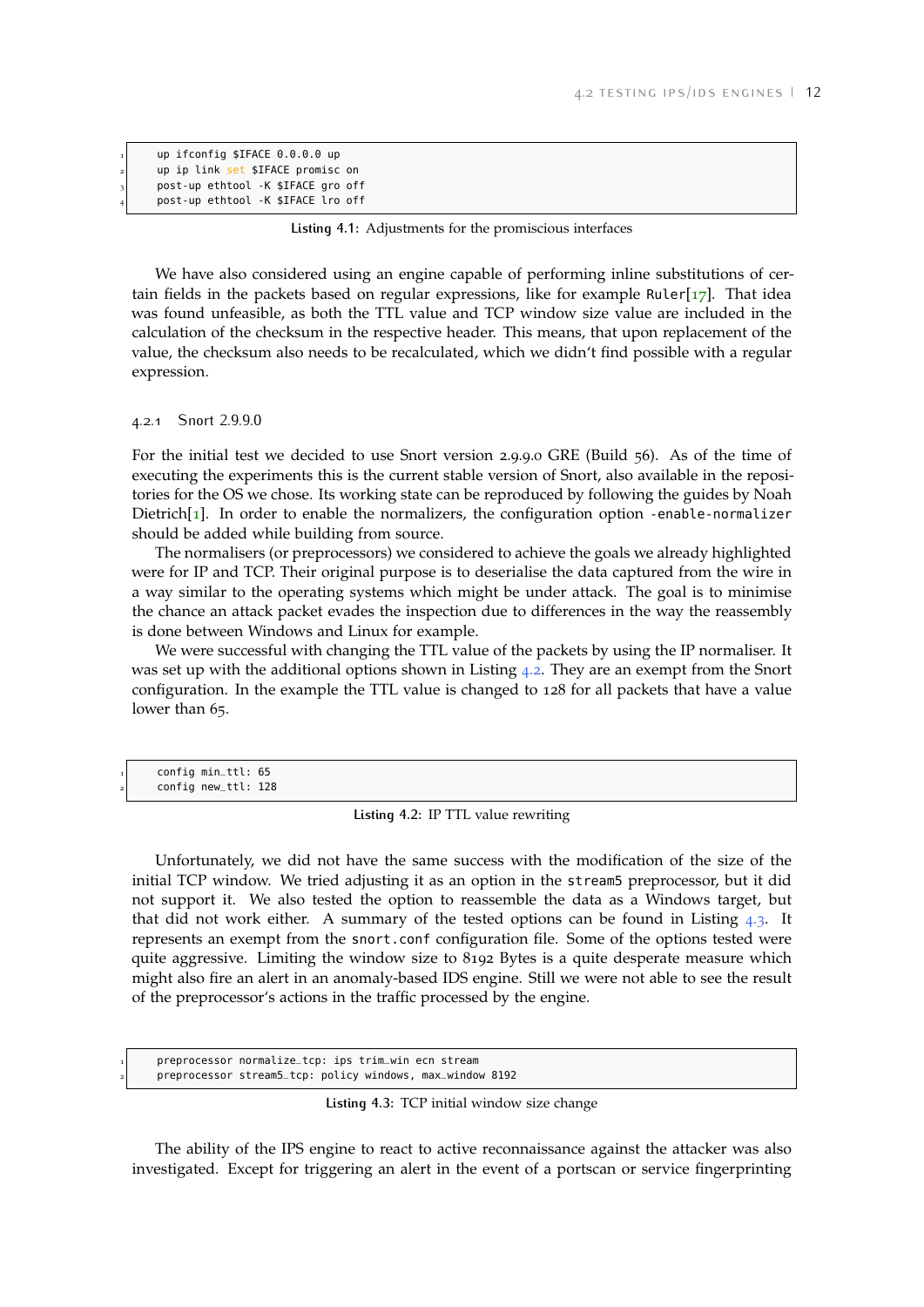activity we also looked for a way to make the engine interactively respond and mask the identity of the unusual for the corporate environment computer of the attacker. However, the possibilities given by flexresp - the engine that takes care for this, are limited to various forms of TCP resets and ICMP unreachable messages. We could not find a way to customise them. This is why we decided to look for tools which will be able to help the attacker to remain undetected, or at least make the detection harder. They are explained further in section 4.3 [on the following page.](#page-14-2)

#### <span id="page-14-0"></span>4.2.2 Snort 3 alpha

The second test we did was with the new version of Snort which is still an alpha version - 3.0.0-a4 (Build 223). Again the working state of this machine can be reproduced by following the guide Noah Dietrich has put together[[2](#page-25-14)]. The working configuration of the Snort 2.9.9.0 was copied and parsed with the snort2lua conversion tool provided with the newer engine. The tests were rerun with the same level of success.

Upon careful reading of the improvements made between the Snort versions  $[4]$  $[4]$  $[4]$  one might notice that main changes were made in favour of performance gain. What grabbed our focuse was the addition of LuaJIT  $3$  which might have added more possibilities for customisation. However, the only one that we found was the addition of the find option which can be added during the signature rule definition. We were not able to make it fire an external script upon matching a rule.

#### <span id="page-14-1"></span>4.2.3 Suricata 3.2

The last engine we put to the test was the Suricata 3.2 engine. It was built with the instructions provided by the official documentation  $\lceil 3 \rceil$  $\lceil 3 \rceil$  $\lceil 3 \rceil$  with the additional options to enable LuaJIT support --with-libluajit-includes and -with-libluajit-libraries. We wanted to test the Lua scripting capabilities as the documentation did not suggest TTL rewrite features as the ones we tested with Snort. We were also not able to modify the behaviour of the TCP reassembly engine. It could have been helpful in reducing the initial TCP window size.

Although it lacks the normalisers that Snort has, the Suricata engine allows for further traffic inspection by passing a given packet that matches a rule to the LuaJIT engine. Then a Lua script is triggered to check for additional anomalies or signs of compromise. The script should return either a 0, telling Suricata that a match has **not** been found, or a 1, indicating a match. A script call can be placed inside a rule configured to drop traffic when its conditions are met, thus preventing some forms of attack. An example is given in Listing [4](#page-14-3).4

<span id="page-14-3"></span>drop tcp 10.0.0.200 any -> any any (msg:"Inspected TCP SYN by LUA"; flags:S; sid 1000002; rev:001; luaiit:tcpinspect.lua:)

**Listing 4.4:** Call Lua script inside Suricata rule

We were able to verify that the Lua script can even call system executables from the underlying OS. It does it with the privileges of the user that started Suricata at the first place. Such type of behaviour makes it possible to execute commands modifying the traffic processing capabilities of the host in a way that can be modelled for different purposes. An example might be a ebtables rule as the ones mentioned in Section  $4.4$  [on page](#page-17-0) 16. It can also be used for dropping the original packet while copying its specific values into a new packet. The later can be designed to fit the OS specifics described in Section 4.2 [on page](#page-12-0) 11.

<span id="page-14-2"></span><sup>3</sup> Just-in-Time compiler for the Lua scripting language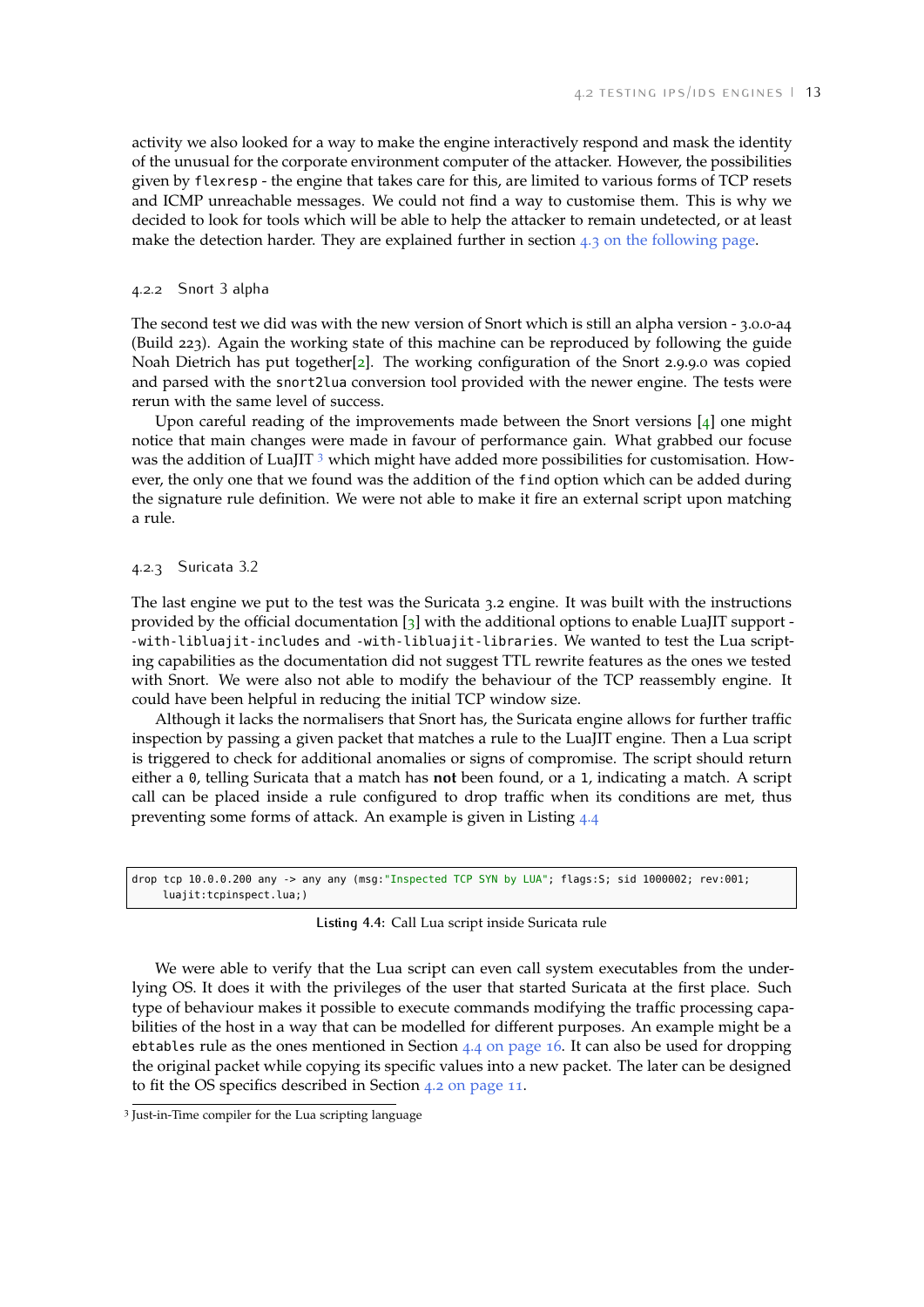### 4.3 defeating os detection

As explained in section 2.3 [on page](#page-5-0) 4, there are two main methods to detect an operating system. In this section we present our approaches of evading the active fingerprinting method.

#### <span id="page-15-0"></span>4.3.1 Evading TCP/IP fingerprinting

One way to evade TCP/IP fingerprinting is to modify the TCP/IP implementation of the ma-chine. IP Personality<sup>[4](#page-0-0)</sup> is an open-source patch that can be compiled into Linux kernels. It is based on the netfilter<sup>[5](#page-0-0)</sup> framework and can be configured to resemble different operating systems. The fact that the module needs to be recompiled into kernel, each time a different OS should be simulated greatly reduces the flexibility of the tool. Furthermore, IP Personality is only compatible with kernel versions 2.4 which would require us to either downgrade the kernel 4.4 of the IPS machine or rewrite the tool for kernel version 4.4. Due to performance and security reasons we decided against downgrading the kernel. A rewrite to kernel version 4.4 requires deep insights into kernel programming which we do not exhibit. Therefore, we ruled out the possibility of making use of this tool.

Instead, we made use of the Honeyd framework presented in section 3.4 [on page](#page-9-4) 8 which is capable of creating virtual honeypots with OS-specific TCP/IP fingerprints. In order to let a potential Nmap scan inspect the honeypot, instead of the Red Team's machine, we bound the honeypot to the Red Team's IP address. Since we want to keep the IPS as transparent as possible, we want to direct as much traffic as possible to the Red Team's machine and merely direct certain ports to the honeypot. A closer look at Nmap's source code <sup>[6](#page-0-0)</sup> revealed that its OS scan is looking for three specific ports: A closed UDP port, a closed TCP port and an open TCP port. Nmap will choose the first suitable ports it finds. Therefore, we need to direct at least three ports to the honeypot.

The Honeyd daemon needs to listen to an interface of the IPS machine, while still maintaining the ability to get its traffic filtered. The attachment point under number 2 from Figure [4](#page-17-1) was chosen. This gave us the ability to configure rules on which traffic should be forwarded to to the daemon and which - to the attacker's machine. More on this will follow in section [4](#page-17-0).4. The relevant settings can be found in listing  $\frac{3}{2}$  [on page](#page-28-0)  $\frac{27}{2}$  in the appendices.

It is worth mentioning that Honeyd did not make use of either the MAC address assigned to interface br192 on which it was listening to, nor the MAC address in its configuration. This was troublesome as it also responded with a wrong address to the ARP requests for the IP it shares with the attacker's machine. The issue is also addressed in the following section.

#### <span id="page-15-1"></span>4.3.2 Hiding open ports

During the course of the work we were also considering a scenario in which the attacker hosts a malware Command and Control (CnC) server. The server should be reachable for the beacons of the malware that have been deployed during or prior to the assignment. At some point the attention of the systems administrator at the evaluated company may actually get focused on the attacker's computer. A logical next step for him is to scan the suspicious system. The least thing that he expects is to find an open port which should not be there. So how could we prevent the port from appearing to be open?

Different techniques exist in the IPS engine itself to drop data based on the content being exchanged inside a TCP or UDP session. However, none of them can actually prevent a session from being established in the first place. And it is the initial session establishment, which is being evaluated by network scanners like Nmap to evaluate which ports are open and which are not. So a reaction was needed as early as the first step of the TCP three-way handshake.

<sup>4</sup> <ippersonality.sourceforge.net>

<sup>5</sup> <www.netfilter.org>

<sup>6</sup> <www.github.com/nmap/nmap/blob/master/osscan2.cc#L1139-L1225>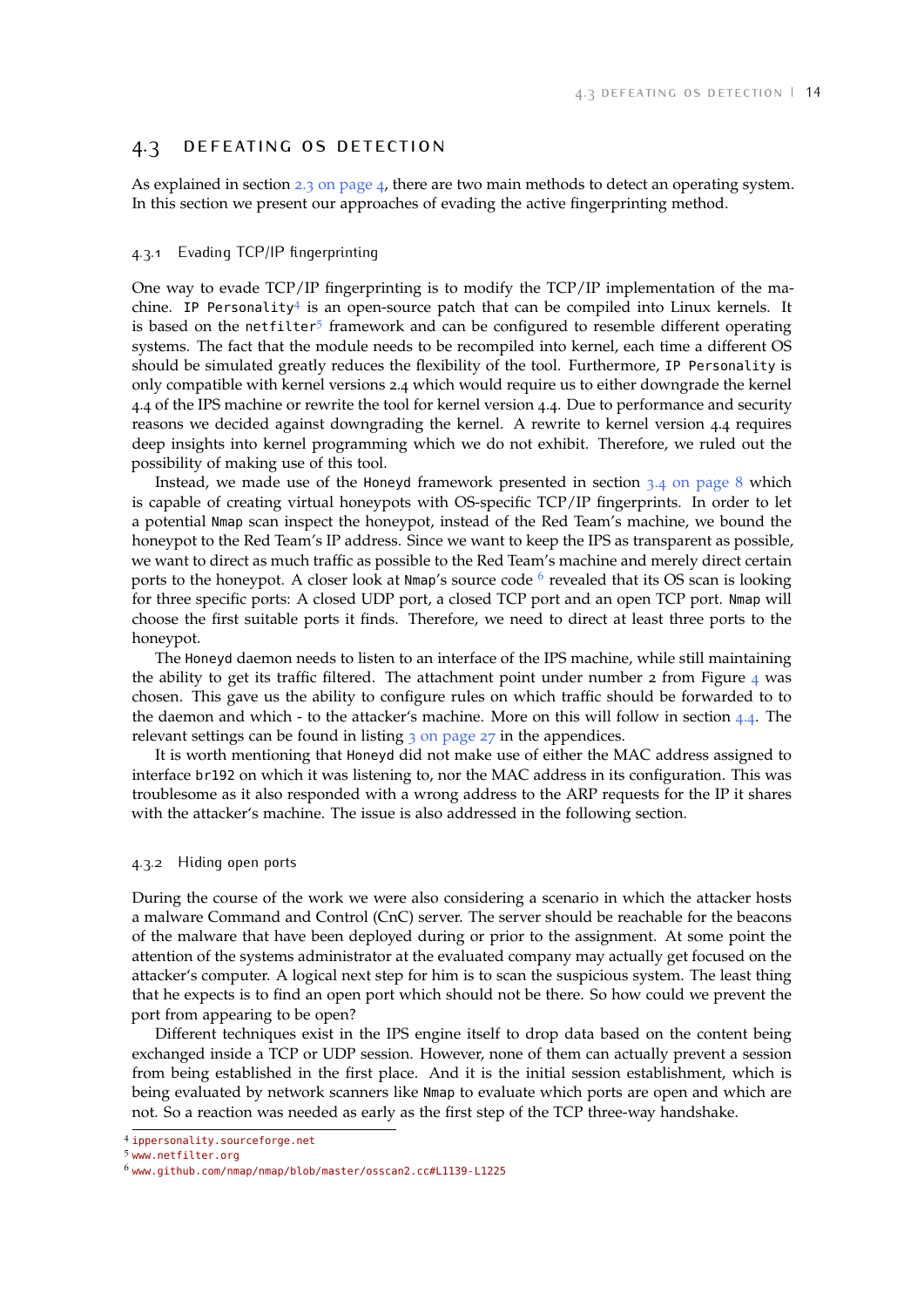A closer look was needed at how Nmap works and what is the sequence in which the ports are being evaluated. We found out that the general scan, which takes place when no ports are specified at the command line, probes 1000 ports. According to Nmap's documentation, the ports are scanned in random order but well-known ports were scanned first. In order to get a better understanding about which ports are scanned first, we ran 1000 Nmap scans to find out which ports were scanned before the port we want to hide is reached. The script we used to run the experiment and the obtained pcap files can be found in our GitHub repository [7](#page-0-0). Based on the results presented in section 5.2.2 [on page](#page-19-4) 19 we decided to consider every connection to any of the well-known ports as a potention port scan. We configured knockd to react when it detects a port scan and close (rather than open as it is usually used to) the port used by the malware for communication, so that the scanning engine does not detect it. knockd closes a port by adding the according rule to iptables and optionally removing it after a certain timeout.

Unfortunately, knockd can only detect *sequences* of knocked ports and can therefore not react on single ports. A sequence turned out to consist of at least two ports. Since Nmap scans ports in random order, we generated rules for each possible sequence in which the well-known ports could be scanned. An exempt of the resulting configuration file is shown in listing [4](#page-16-0).5. However, running knockd with this configuration file revealed another restriction of the tool: knockd only listens to the first listed sequence of rules with the same first port. Thus, when using the configuration shown in listing [4](#page-16-0).5, after knocking port <sup>199</sup>, knockd would only detect a sequence when port 3306 is the second port. Knocking port 554 will not be detected by the tool. Our final solution to this problem was to split the configuration file and run multiple instances of knockd which all listened to different sequences in parallel.

```
1 [close80_199_3306]
      sequence = 199,3306
      seq-timeout = 15
      tcpflags = syn,ack
      5 start_command = iptables -A INPUT -s %IP% -p tcp -m multiport --dports 80 -j REJECT
      cmd\_timeout = 10stop_{\text{command}} = \text{intables -D} INPUT -s %IP% -p tcp -m multiport --dports 80 -j REJECT
  8 [close80_199_554]
      sequence = 199.554
      seq-timeout = 15
      tcflags = syn,ack12 start_command = iptables -A INPUT -s %IP% -p tcp -m multiport --dports 80 -j REJECT
\begin{array}{rcl} \text{13} \end{array} cmd_timeout = 10
14 stop_command = iptables -D INPUT -s %IP% -p tcp -m multiport --dports 80 -j REJECT
15 ...
```
**Listing 4.5:** Exempt from knockd.conf

It should be noted that there is a difference between a probe being dropped and being rejected and Nmap can notice it. So it is important to configure the rules properly. The default system behaviour is to reject the connections to closed ports with a TCP Reset, instead of not replying to the probe. A port scanner usually displays the difference between the two as it reports a given port respectively as closed or filtered.

It is also worth mentioning that the port knocking daemon supports executing a second command after a given time period from the triggering knocking activity. In the current scenario this translates to being able to automatically open the closed port again and reenable the malware communication.

Since our solution for hiding a port depends on detecting a sequence of two scanned ports, there will inherently be situations in which the port cannot be closed on time. This is especially the case when Nmap starts its port scan with the port that is to be hidden. In such a case Nmap will always find the port to be opened. As a consequence, our solution merely reduces the

<sup>7</sup> <github.com/hopfenzapfen/rp1/tree/master/Experiments/ScannedPorts>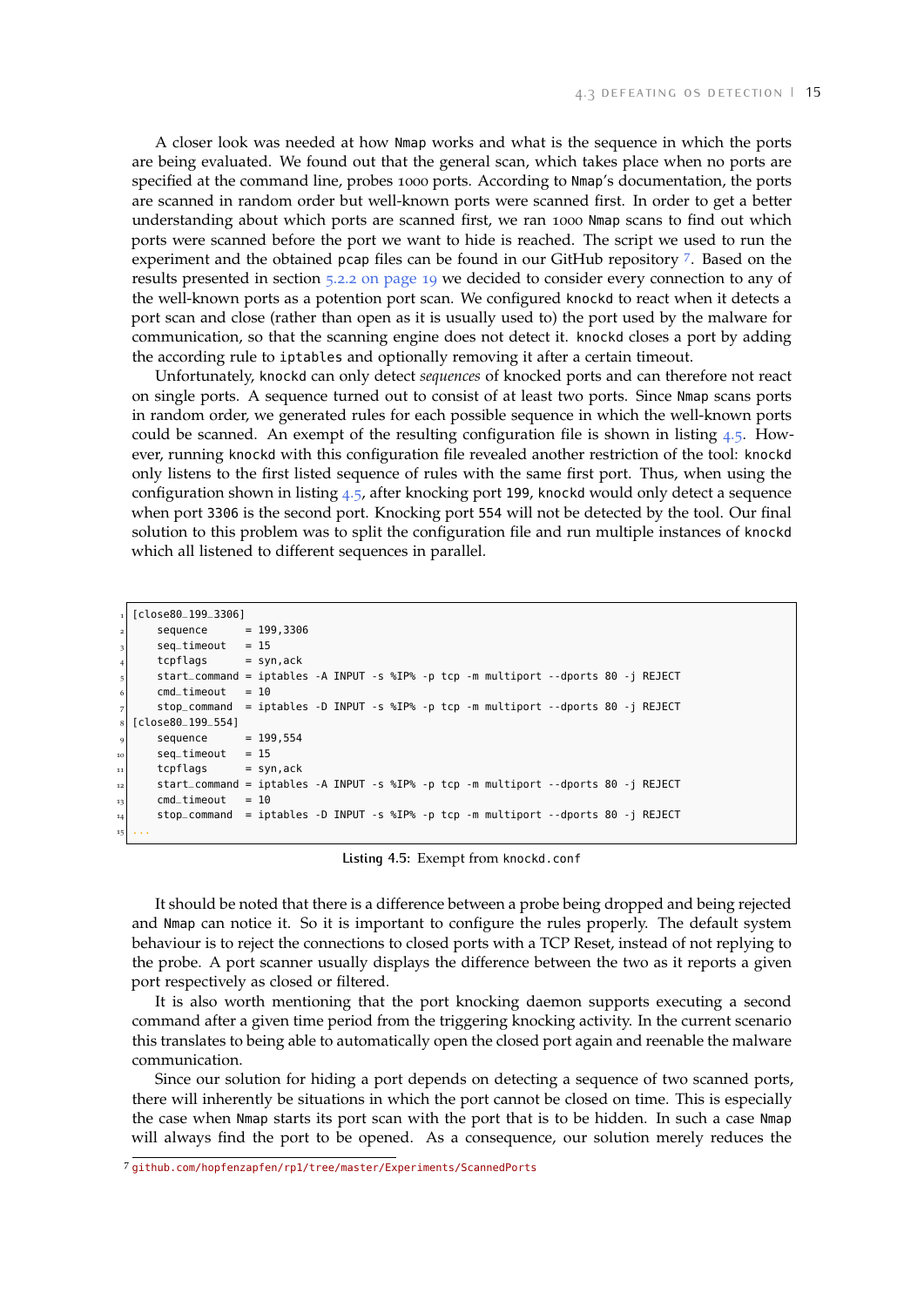probability of a port to be found open. In order to investigate the reliability of the solution, we ran another 1000 port scans and checked how often our hidden port was found to be open. We also investigated the reliability of hiding two ports with the same method. The script we used to run the experiment and the obtained pcap files can also be found in our GitHub repository  $\delta$ 

#### <span id="page-17-0"></span>4.4 integration and deployment

The packets flowing between the Red Team Network and the Corporate Network should be able to pass through the device hosting the IPS engine only upon successfully being inspected. A challenge was to make this happen while the attacker's machine was having the same IP address as the one used by the daemon supposed to be spoofing the attacker computer's identity. Solutions like NAT were not applicable, as they would have interfered with the desired transparency. To prevent addressing conflicts Honeyd had to handle only those parts of the traffic destined to the attacker that are needed to properly deceive the scanning activities by the defensive personnel. Neither iptables nor nftables were effective in that filtering, as with all the test configurations either the traffic was received by both the attacker and Honeyd or by none of them. That made us look a layer below and find ebtabes - a solution that was able to make the distinction between the two parts of the traffic - for Honeyd and for the attacker.

In order for an ebtables rule to be processed it needs to be applied to an interface, which is part of a bridge. Initially there were no bridge interfaces in the setup, so the workaround was to build bridge interfaces which had only one physical interface attached to them, instead of two or more as it is by definition. The layout is shown in figure [4](#page-17-1). This allowed us to have four different attachment points for the different processes running on the system (e.g. ID-S/IPS engine, honeypot, etc). It also gave us greater options to adjust the filtering rules. We did not study whether the bridges have a negative impact on the traffic processing performance. However,

<span id="page-17-1"></span>

**Figure 4:** IPS interface layout

if they do, we do not expect it to be high, as all the processing is done in the kernel space without the need to switch to user space.

In order to enable the bridging in the kernel, some adjustments were needed. First of all the br\_netfileter module had to be loaded. A way of doing this during system boot is by adding the module's name in the /etc/modprobe file. To finally enable the filtering capabilities, the sysctl changes listed in listing [4](#page-17-2).6 were made.

```
1 net.bridge.bridge-nf-call-arptables = 1
net.bridge.bridge-nf-call-ip6tables =
3 net.bridge.bridge-nf-call-iptables = 1
```
**Listing 4.6:** sysctl adjustments for ebtables

Given this configuration, the IPS engine was always attached between points 1 and 3 in Figure [4](#page-17-1). This provided the ability to filter traffic to and from the attacker's machine on interface

<sup>8</sup> <github.com/hopfenzapfen/rp1/tree/master/Experiments/HidePorts>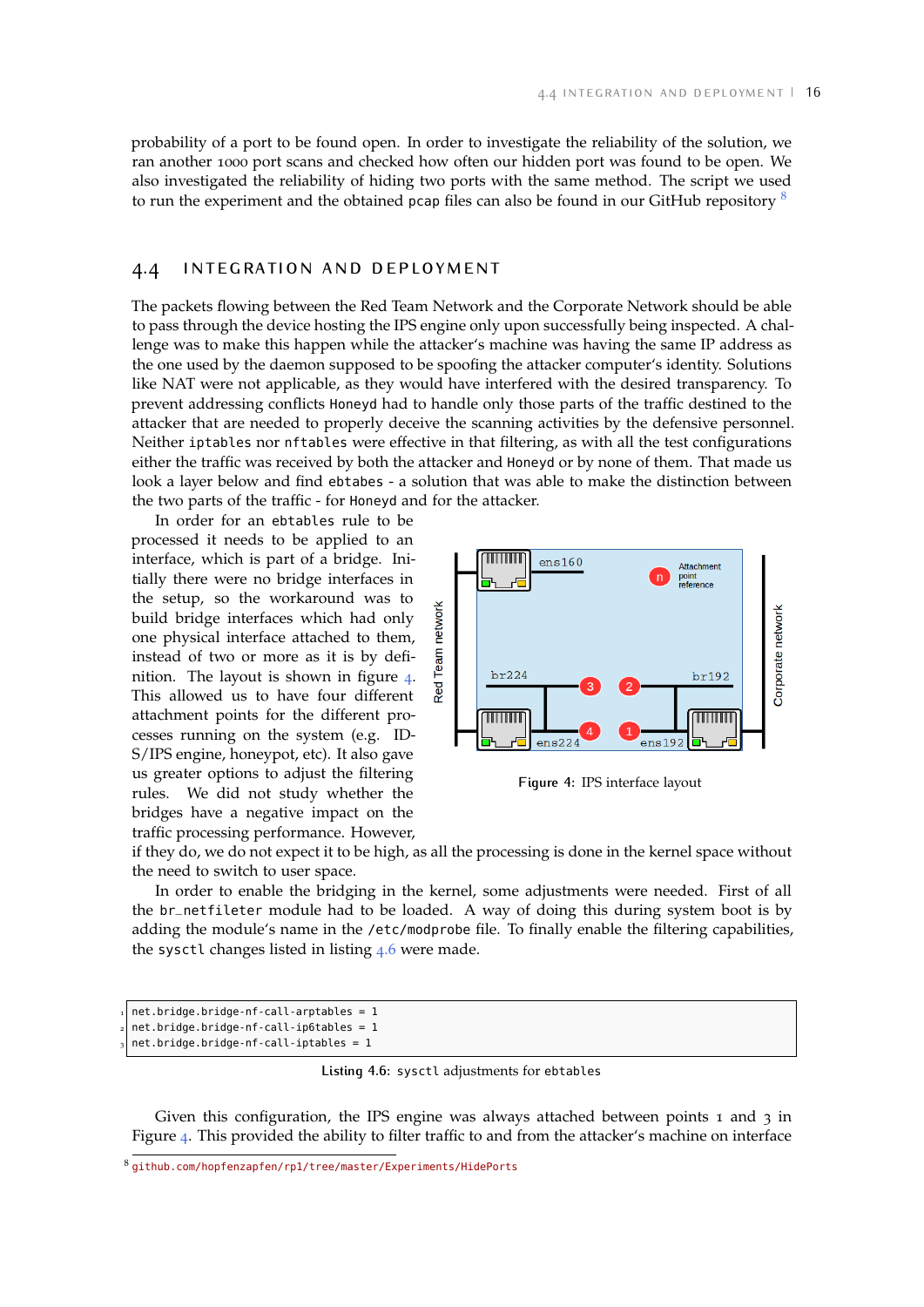ens224. In the same time the spoofing daemon was listening on interface br192, having the label 2 in Figure 4 [on the previous page.](#page-17-1) This enabled the ebtables filtering rules on interface ens192 to effectively handle the connection filtering for traffic incoming or outgoing to the IPS machine.

We also had to find a solution to the problem of directing only certain ports to the honeypot software, as already mentioned in Section 4.3.1 [on page](#page-15-0) 14. Without manipulation all the traffic entering the IPS machine was able to reach both the attacker and the Honeyd. So in order to allow a certain packet to reach only one of them, the packet should be prevented from reaching the other. An example configuration for blocking a port to the attacker's machine, thus permitting it only to the Honeyd is shown in Listing [4](#page-18-0).7. A similar rule should be in place for interface ens192 in order to drop all ports except for those used by the honeypot for fingerprint evasion.

<span id="page-18-0"></span>1 ebtables -A OUTPUT -o ens224 --ip-dst 10.0.0.200 -p ipv4 --ip-protocol 6 --ip-destination-port 3389 -j **DROF** 

**Listing 4.7:** ebtables rules to permit only specific ports to Honeyd

A problem that we faced during the integration of the IPS engine with Honeyd was that when Honeyd handled the traffic, it produced a response with a MAC address different than the one of the attacker's computer. It was also responding to ARP requests with the wrong hardware identifier. This issue was resolved by using the settings shown in Listing  $4.8$  $4.8$ . The command in line 2 was handling the Ethernet source MAC address, while the one in line 4 was handling the MAC address specified in the ARP packets. Such a setting also does not interfere with the ability of the attacker to perform ARP spoofing attacks, as all the ARP packets that he uses will also have the same source MAC as the one specified in the rewriting commands.

<span id="page-18-1"></span># rewrite source MAC address as well as the one in the ARP replies 2 \$ ebtables -t nat -A POSTROUTING -o ens192 -j snat --to-src 00:0C:29:71:FD:4D --snat-arp

| Listing 4.8: ebtables rules to rewrite the source MAC address of Honeyd |  |
|-------------------------------------------------------------------------|--|
|-------------------------------------------------------------------------|--|

It is also worth mentioning that a transparent configuration like this can also be used to protect the attacker's presence from being detected with periodic ping sweeps. During a ping sweep a large group of hosts are being contacted by something as simple as an ICMP echo request. Even though some of them may have filtered the ICMP protocol in their host firewall, they are still responding to the ARP packets trying to bind their IP addresses with their MAC address. A fine-tuned IPS or the respective rate limitng rules in ebtables shown in Listing [4](#page-18-2).9

```
1 ebtables -A INPUT -i ens192 -p ARP --limit 20/second -j ACCEPT
2 ebtables -A INPUT -p ARP -i ens192 -j DROP
```
**Listing 4.9:** ebtables rules to rate limit ARP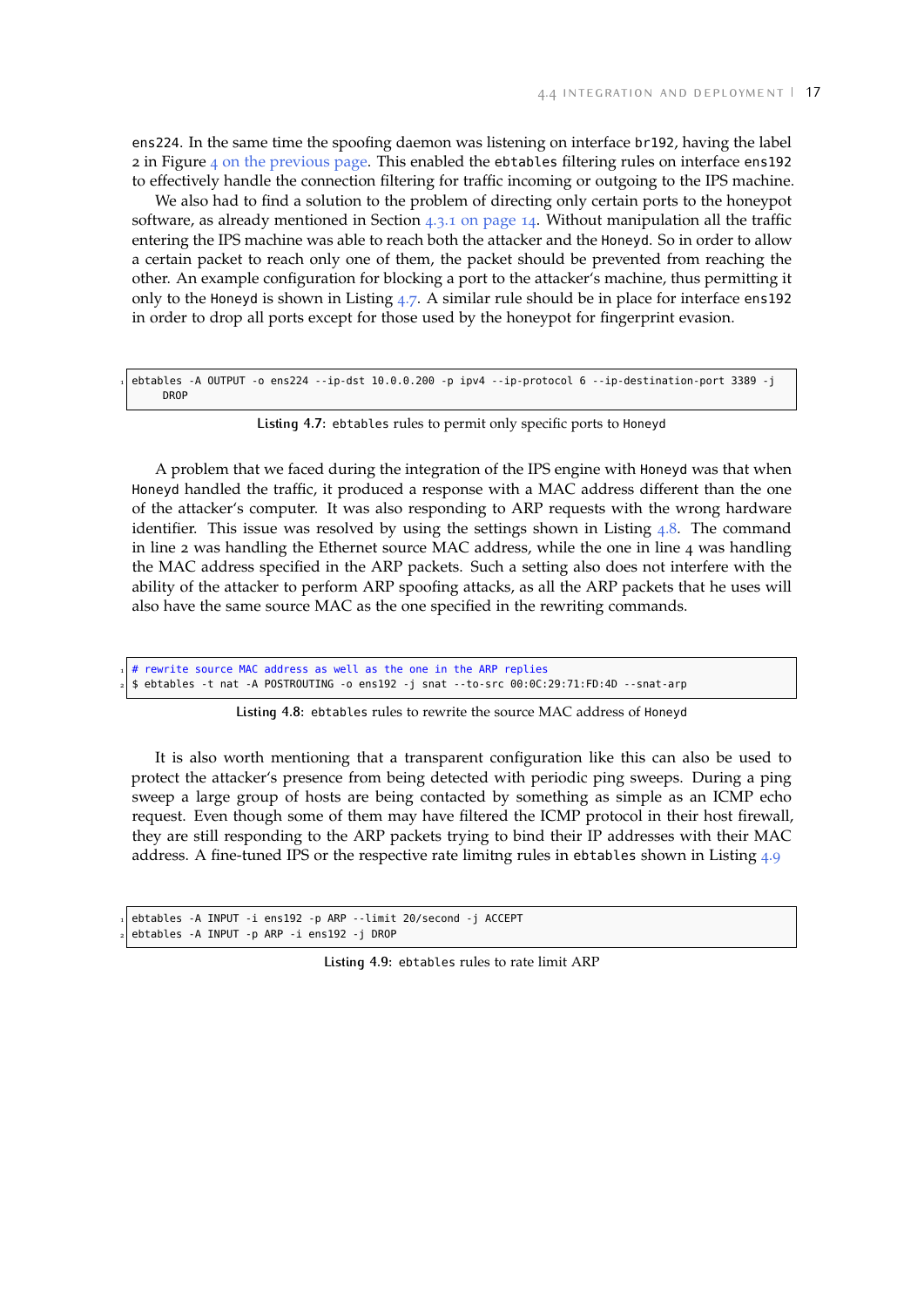# <span id="page-19-0"></span>**RESULTS**

<span id="page-19-1"></span>In this section we present the results of the experiments that we explained in the previous section.

## 5.1 ids/ips engines tests

<span id="page-19-5"></span>The tests we ran against the three different open source IDS/IPS engines are summarised in Table [1](#page-19-5). Only two of the three tested engines were able to change the TTL value of the packets flowing through them. Moreover, none of them was able to change the value of the TCP window size, negotiated during the three-way handshake.

| <b>IPS</b> Engine | TTL handling | TCP window handling |
|-------------------|--------------|---------------------|
| Snort 2.9.9.0     | ves          | no                  |
| Snort 3 alpha     | ves          | no                  |
| Suricata 3.2      | no           | no                  |

**Table 1:** Results from the IPS comparison

However, with reasonable additional development Suricata might be able to regenerate the TCP segments that are in question. It should also be able for the engine to handle the TTL rewrite in a similar manner, however it might lead to a lot of additional overhead as the operation should be done for every packet, not only the initial packet of the TCP session establishment.

### <span id="page-19-2"></span>5.2 defeating os detection

This section presents in how far we were able to defeat OS detection by evading TCP/IP fingerprinting and hiding ports that we do not want to be found open by an Nmap scan.

### <span id="page-19-3"></span>5.2.1 TCP/IP fingerprinting

We managed to mislead Nmap's OS detection by deflecting a certain portion of ports to Honeyd configured to mimic the behaviour of a Windows host. We were able to stir the port scanner from concluding that the attacker is running Linux, which Kali actually is, into giving indeterminate result. Furthermore, when using Nmap with the -osscan-guess option, which also lists the probable but not conclusive guesses, Nmap showed that the system might be running a Windowsbased OS. We consider this as a success, as the Windows 10 host in our environment which we used as a reference in the scans also caused the OS fingerprinting to give inconclusive results. An example is given in listing 1 [on page](#page-27-0) 26. A port scan was also ran for comparison against a Windows 10 machine. The inconclusive result is shown in Listing 2 [on page](#page-28-1)  $27$ 

<span id="page-19-4"></span>However, during the year prior to the experiments Nmap also made a change in the way the OS fingerprints were defined. This made them incompatible with Honeyd, so an up to date version of the signatures will not be available for the attacker if he wants to mimic another OS relevant to the environment which is being evaluated.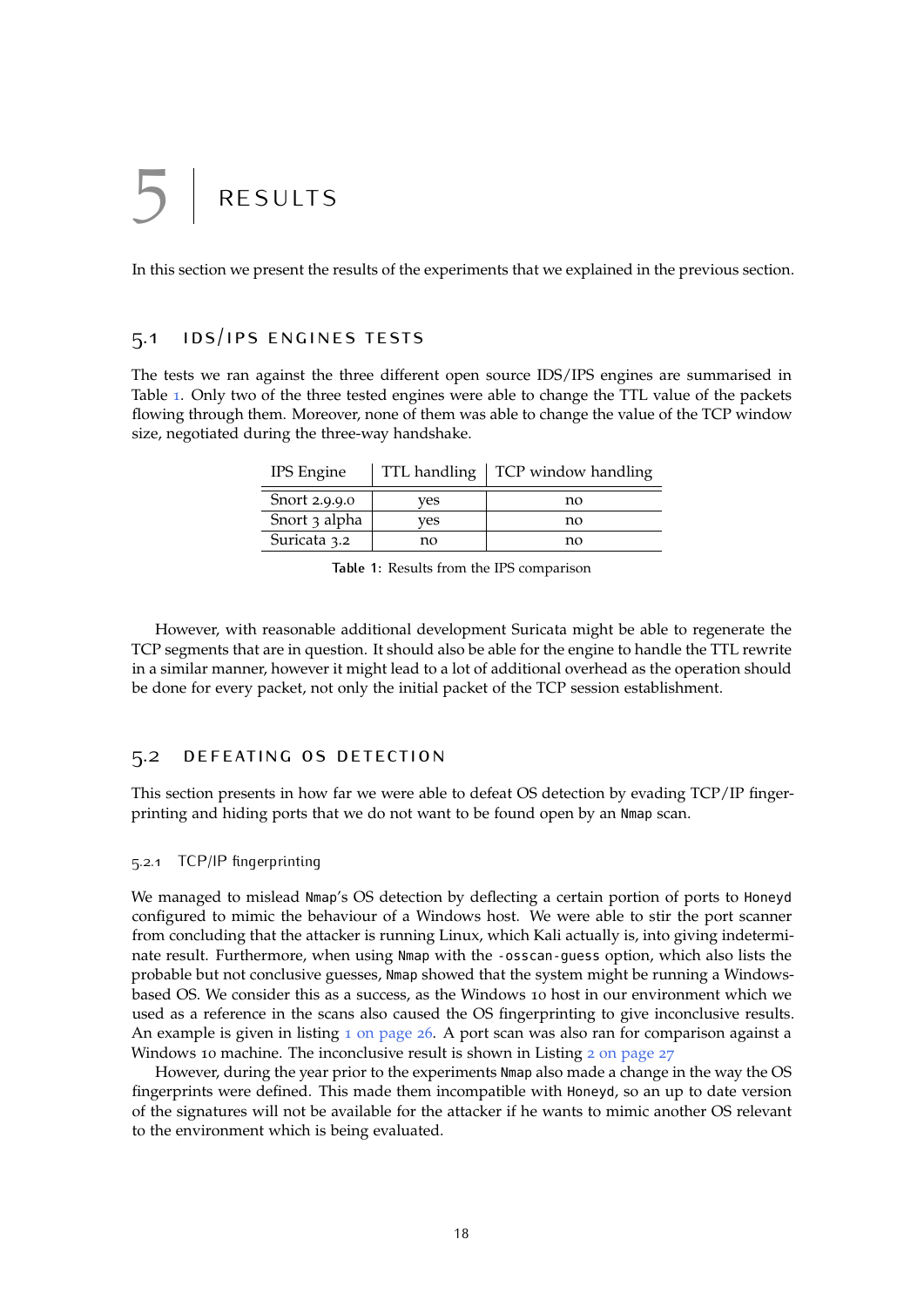#### 5.2.2 Hiding open ports

In Figure [5](#page-20-0) we list the results of the 1000 port scans we ran in order to find determine the wellknown ports that Nmap scans first. We checked which port is always scanned before ports 80 and 443. Note that these ports are just examples of ports that can be used as Cnc ports. An arbitrary port can be picked instead of those two, but the randomisation of the sequence in which those ports are checked will always bring similar results. The results show, that there are only 29 ports that Nmap considers "well-known" ports. Furthermore, we can see that each port is equally likely to be scanned before the port we want to hide. The third chart of Figure [5](#page-20-0) indicates that less ports are scanned before either port 80 or 443 is scanned. This result indicates that it is harder to react on a port scan on time, when trying to hide two ports. Based on these results we decided to listen to all these ports to detect an Nmap scan.

<span id="page-20-0"></span>

**Figure 5:** Distribution of ports that were scanned before port 80 and 443 were reached out of 1000 port scans.

With the proposed solution for running multiple knockd instances, it is possible to reduce the rate at which the CnC port appears as being open. Figure 6 [on the following page](#page-21-0) shows our success rates when one or two ports need to be hidden. As expected, there are cases in which our solution fails to close the ports on time. This is caused by Nmap scans that start scanning with the hidden port and by the reaction time of Honeyd.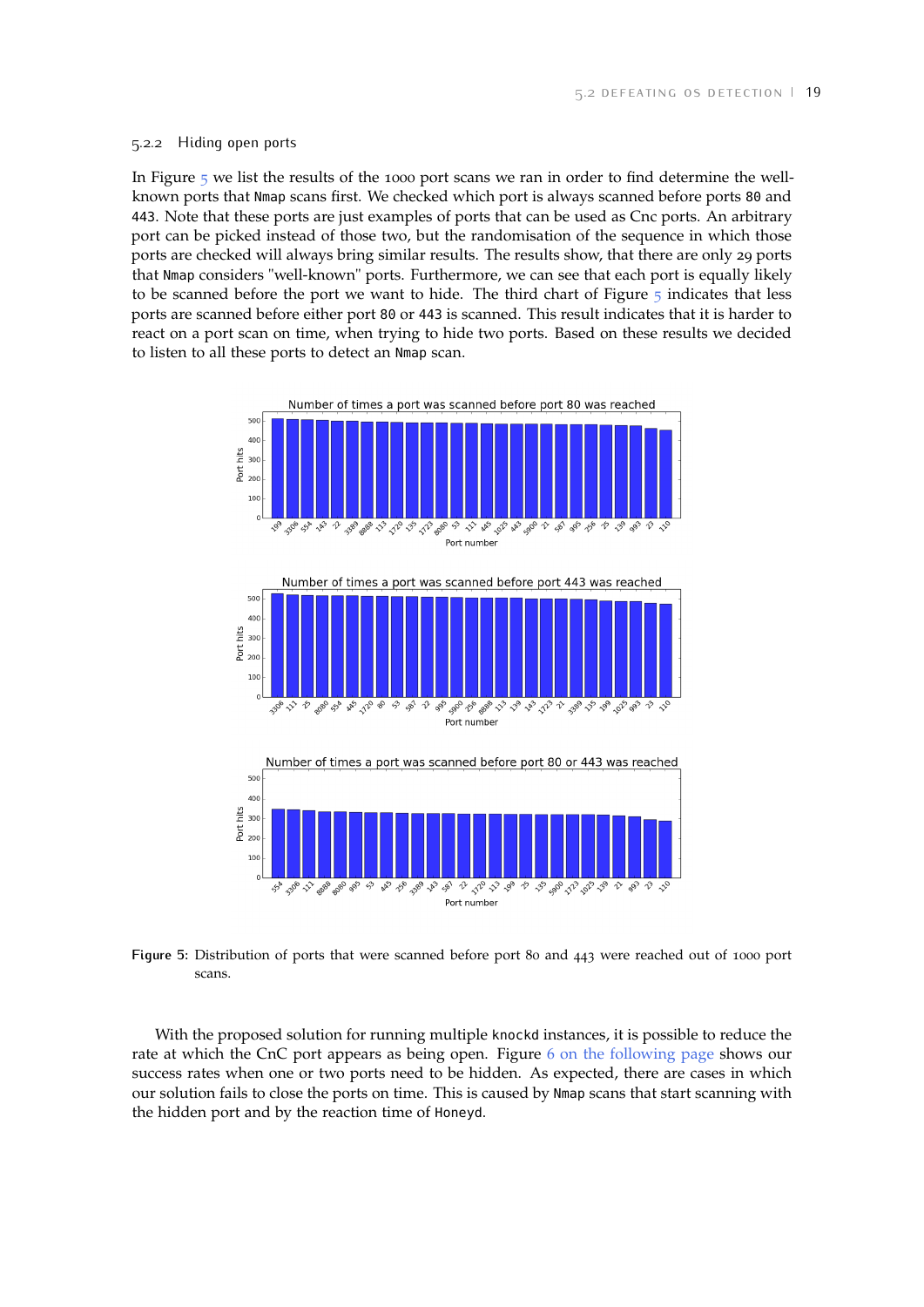<span id="page-21-0"></span>

**Figure 6:** Success rate in hiding CnC ports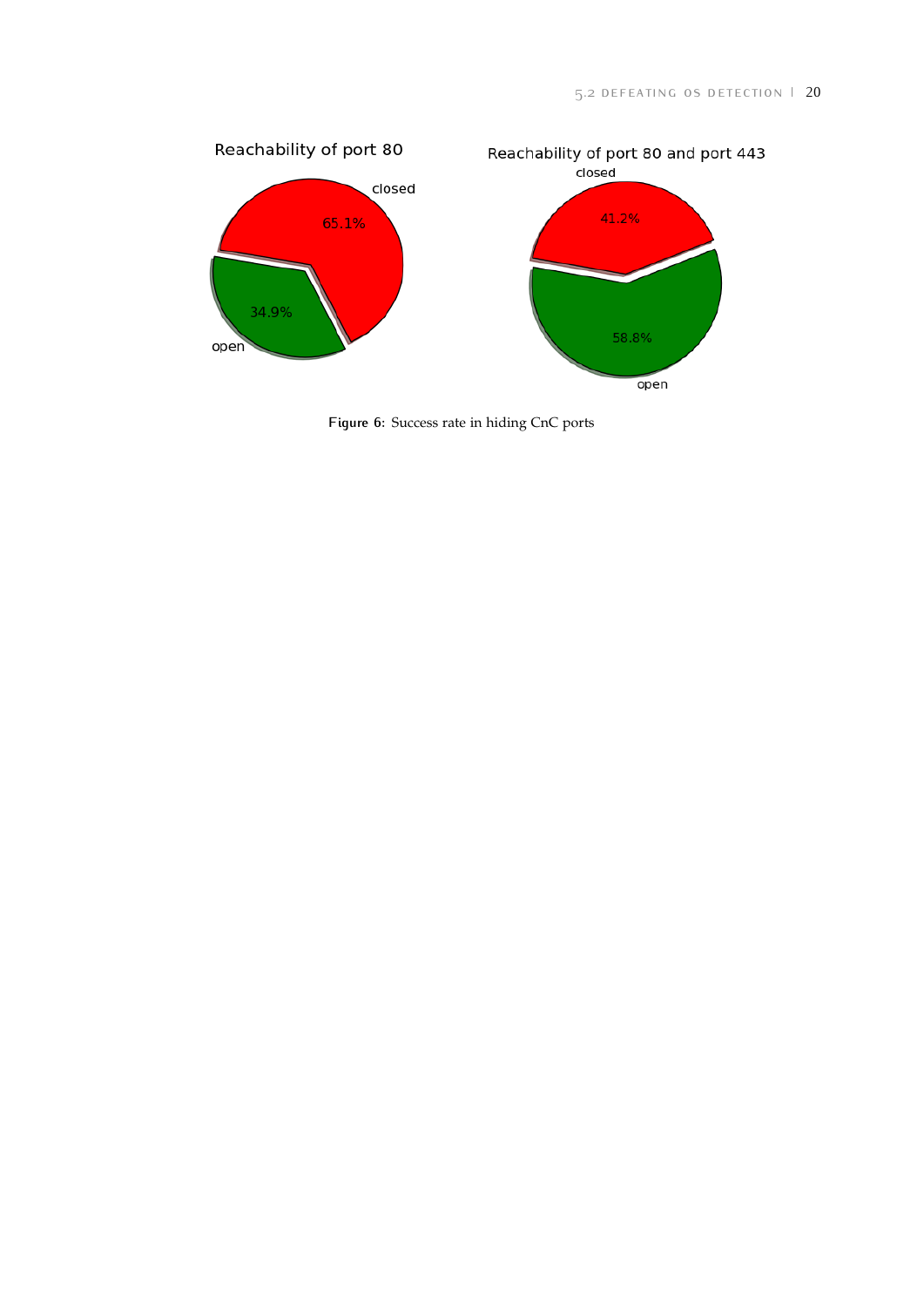# <span id="page-22-0"></span>D ISCUSSION

We found that there was an IPS engine capable of changing one of the two investigated values the TTL of the IP packet. This might reduce the chances of being detected by slow scans utilising ICMP echo requests and reading the TTL values of the responses. However, such a modification should be studied further against anomaly detection IDS engines, as there might be no OS with the combination of the TTL value specific for Windows and the initial TCP window size characteristic for Linux.

An observation that we made while testing the honeypot software was that it added a few milliseconds of delay in the probe responses compared to the attacker's computer on whose behalf it was responding. However, scanning software like Nmap, which was used as a de facto standard for network scanners, does not report on delays, but rather on the total time the scan required. Moreover, a custom implementation of a port scanner might be needed in order for the latency anomaly between the responses to be detected. Whether an anomaly detection IDS is capable of pinpointing it is a matter of future work.

A similar issue is present when working with the port knocking daemon. It does not execute the rules for closing the supposed malware CnC port quick enough to actually make the service undetectable in a timely manner. If the port chosen for malware communication is between the first ports scanned by Nmap, one might expect the port will be scanned as first or second in less than 10% of the scans. However, based on the results, such expectation does not appear to be feasible. The delay in the reaction might be contributed to the bursty nature of the scan as some of the probe packets might already be in the input buffer of the interface before the rules that should filter them are processed and triggered. However, this requires further investigation before a proper conclusion is reached.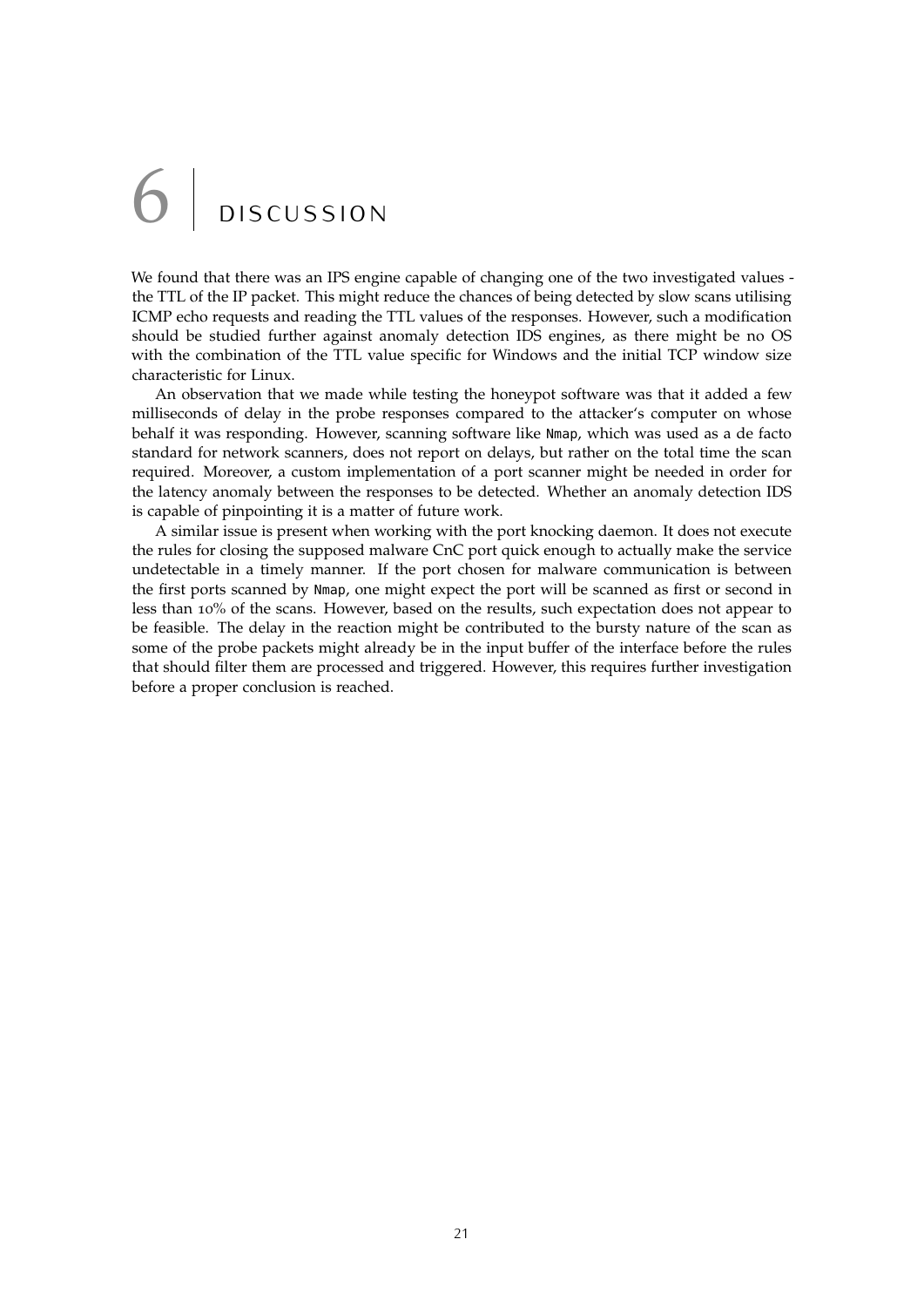# <span id="page-23-0"></span> $7$  CONCLUSION

In this report we have shown that it is possible for the studied IPS engines to be used for improving the covertness of the Red Team. This is shown to be possible not only through their ability to drop suspicious traffic but also through the way they can modify non-malicious flows. This was shown to be feasible either through the traffic normalisation preprocessors or suggested to be done by external utilities triggered by predefined rules.

Where we could not find a solution built in the tested products against the active fingerprinting methods, we looked further into other tools primarily used by the Blue Team. By the use of a honeypot software we successfully prevented a network scanner such as Nmap from finding out that the attacker's machine is running a Linux distribution. We also show that it is possible to evade a port scan by utilising a port knocking daemon. Although the success rate was about 2/3 it is still statistically better to run such a service than to stay unprotected.

A solution for filtering traffic in an environment with bridged interfaces is also successfully deployed. It allows further integration of other daemons within the same host as the IPS/IDS engine. Overall the solution is flexible, but would still require some automation to become easy to use.

#### future work

We suggest the following topics as possible future work.

- Some of the features that we suggest in multiple pieces of software might be tested for interchangeability. For example could the port scanning protection provided by knockd be exchanged with a similar or better success rate if triggered by a Suricata rule with LuaJIT script attached to it? Also does any IDS/IPS engine provide customisation of the responses triggered by the rules configured to drop traffic? Is it possible to simulate some of the low-interaction capabilities of the honeypots by those customised responses?
- Although we deem a solution which is improving the covertness by some measurable metrics against popular intrusion detection and reconnaissance software, they might make the behaviour of the attacker more suspicious for the engines focused on detecting anomalies. It is worth investigating further whether a solution like the one we propose is not having an adverse effect on the detection rate of the attacker when anomalies in the network are being observed.
- As already discussed, the Honeyd software is not up to date with the latest operating systems and requires an update of the way it handles port scans. It will also be beneficial if templates for newer operating systems like Windows 10 get included by default.
- Currently the solutions we suggest require additional configuration in order to make them fit each separate Red Team engagement. A future work can be done in the direction of automation and making the solution Plug-and-Play.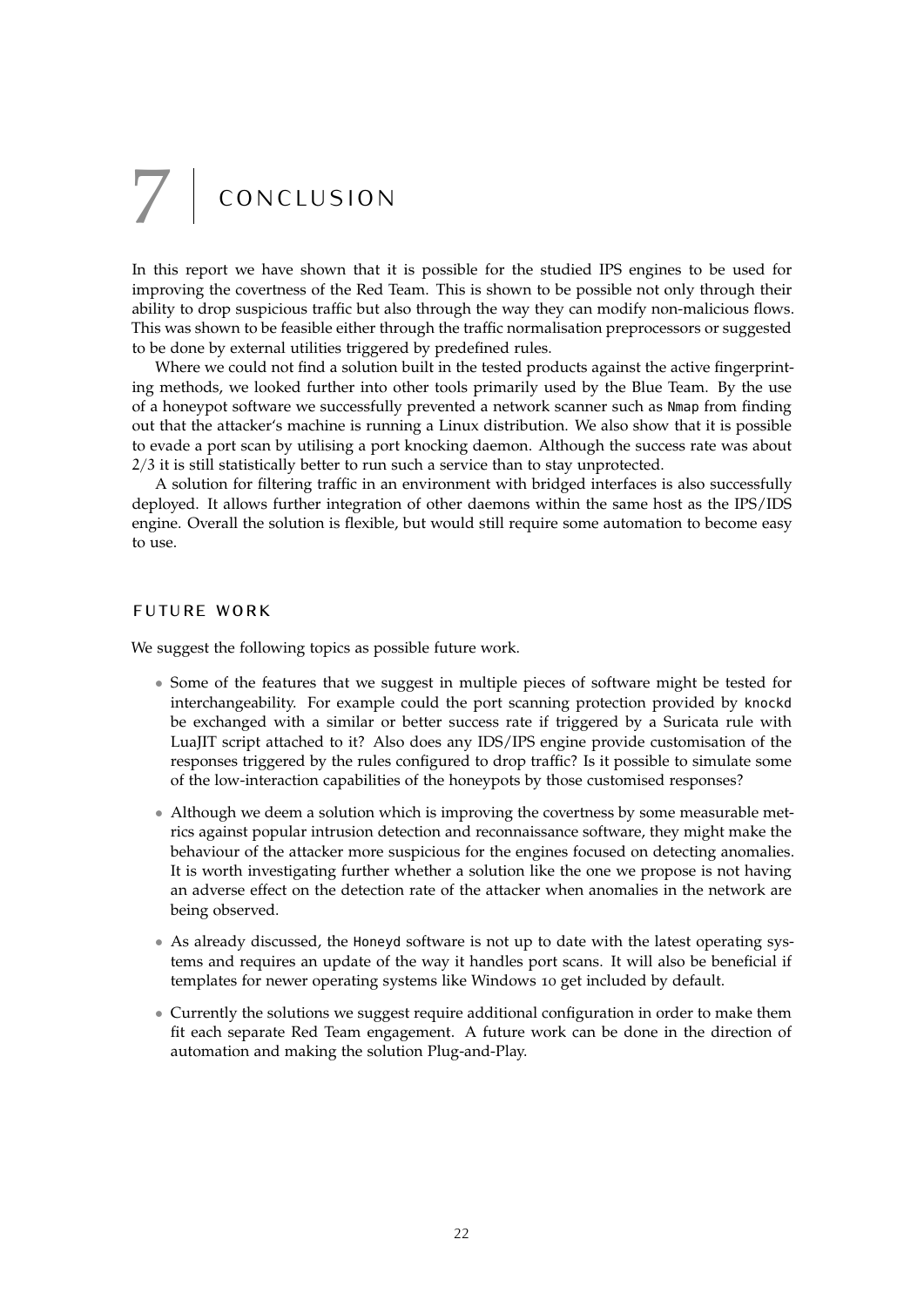## **A C K N O W L E D G E M E N T**

We would like to thank the Cyber Risk Services department at Deloitte Netherlands and more specifically the people performing the Red Teaming Operations, whose idea for utilising an IPS during assignments we developed into our research. They provided us with valuable input about how a typical engagement is performed. Their ideas served both as a guideline and inspiration to find additional methods of improving the covertness during their operations.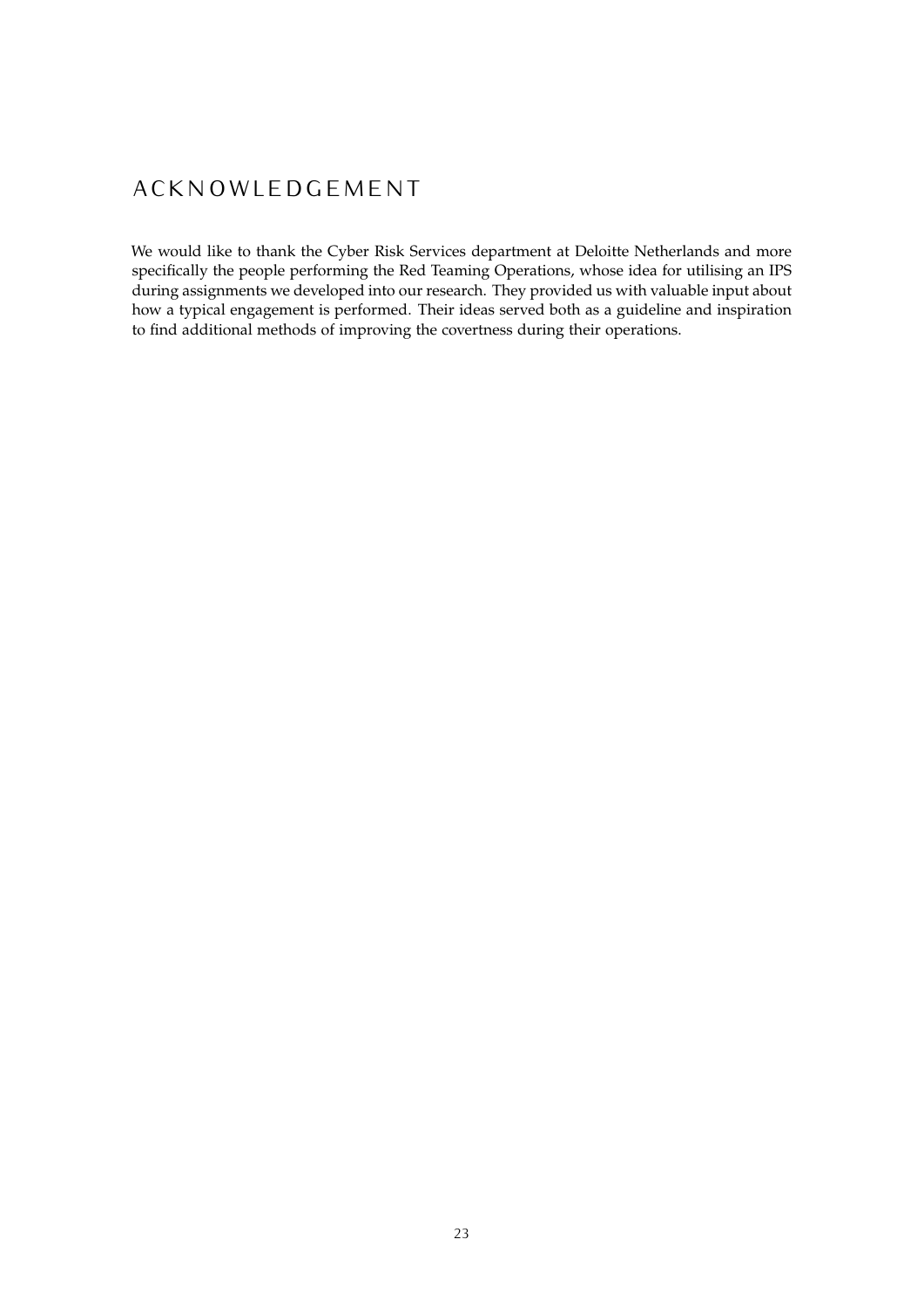## B I B L I O G R A P H Y

- <span id="page-25-13"></span>[1] Noah Dietrich. Snort 2.9. 9. x on ubuntu. [http://sublimerobots.com/2017/01/](http://sublimerobots.com/2017/01/snort-2-9-9-x-ubuntu-installing-snort/) [snort-2-9-9-x-ubuntu-installing-snort/](http://sublimerobots.com/2017/01/snort-2-9-9-x-ubuntu-installing-snort/), 2017.
- <span id="page-25-14"></span>[2] Noah Dietrich. Snort 3 on ubuntu. [http://sublimerobots.com/2017/01/](http://sublimerobots.com/2017/01/installing-snort3-in-ubuntu/) [installing-snort3-in-ubuntu/](http://sublimerobots.com/2017/01/installing-snort3-in-ubuntu/), 2017.
- <span id="page-25-16"></span>[3] Suricata Documentation. Deploying suricata on ubuntu. [https://redmine.](https://redmine.openinfosecfoundation.org/projects/suricata/wiki/Ubuntu_Installation) [openinfosecfoundation.org/projects/suricata/wiki/Ubuntu\\_Installation](https://redmine.openinfosecfoundation.org/projects/suricata/wiki/Ubuntu_Installation), 2016.
- <span id="page-25-15"></span>[4] Joel Esler. Introducing snort 3.0. [http://blog.snort.org/2014/12/introducing-snort-30.](http://blog.snort.org/2014/12/introducing-snort-30.html) [html](http://blog.snort.org/2014/12/introducing-snort-30.html), 2014.
- <span id="page-25-12"></span>[5] Erik Hjelmvik. Passive os fingerprinting. *Netresec blog*, 2011.
- <span id="page-25-4"></span>[6] Sebastien Jeanquier. An analysis of port knocking and single packet authorization. *Information Security Group: Royal Holloway College, University of London*, 2006.
- <span id="page-25-7"></span>[7] Christian Kreibich, Mark Handley, and V Paxson. Network intrusion detection: Evasion, traffic normalization, and end-to-end protocol semantics. In *Proc. USENIX Security Symposium*, volume 2001, 2001.
- <span id="page-25-5"></span>[8] Martin Krzywinski. Port knocking from the inside out. *SysAdmin Magazine*, 12(6):12–17, 2003.
- <span id="page-25-8"></span>[9] Eric Leblond and Giuseppe Longo. Suricata idps and its interaction with linux kernel. In *Proceedings of netdev 1.1, Feb 10-12, 2016, Seville, Spain*, 2016.
- <span id="page-25-2"></span>[10] Gordon Fyodor Lyon. *Nmap network scanning: The official Nmap project guide to network discovery and security scanning*. Insecure, 2009.
- <span id="page-25-3"></span>[11] Eric Peter and Todd Schiller. A practical guide to honeypots. *Washington Univerity*, 2011.
- <span id="page-25-9"></span>[12] Netfilter project. ebtables documentation. [http://ebtables.netfilter.org/](http://ebtables.netfilter.org/documentation/docs.html) [documentation/docs.html](http://ebtables.netfilter.org/documentation/docs.html).
- <span id="page-25-0"></span>[13] Netfilter Project. Netfilter framework. <https://www.netfilter.org/>.
- <span id="page-25-11"></span>[14] Niels Provos et al. A virtual honeypot framework. In *USENIX Security Symposium*, volume 173, pages 1–14, 2004.
- <span id="page-25-1"></span>[15] Dan Siemon. Queueing in the linux network stack. [https://www.coverfire.com/articles/](https://www.coverfire.com/articles/queueing-in-the-linux-network-stack/) [queueing-in-the-linux-network-stack/](https://www.coverfire.com/articles/queueing-in-the-linux-network-stack/), 2013.
- <span id="page-25-6"></span>[16] Kittikhun Thongkanchorn, Sudsanguan Ngamsuriyaroj, and Vasaka Visoottiviseth. Evaluation studies of three intrusion detection systems under various attacks and rule sets. In *TENCON 2013-2013 IEEE Region 10 Conference (31194)*, pages 1–4. IEEE, 2013.
- <span id="page-25-10"></span>[17] Kees van Reeuwijk and Herbert Bos. Ruler: high-speed traffic classification and rewriting using regular expressions. Technical report, Technical report, Vrije Universiteit Amsterdam, 2006.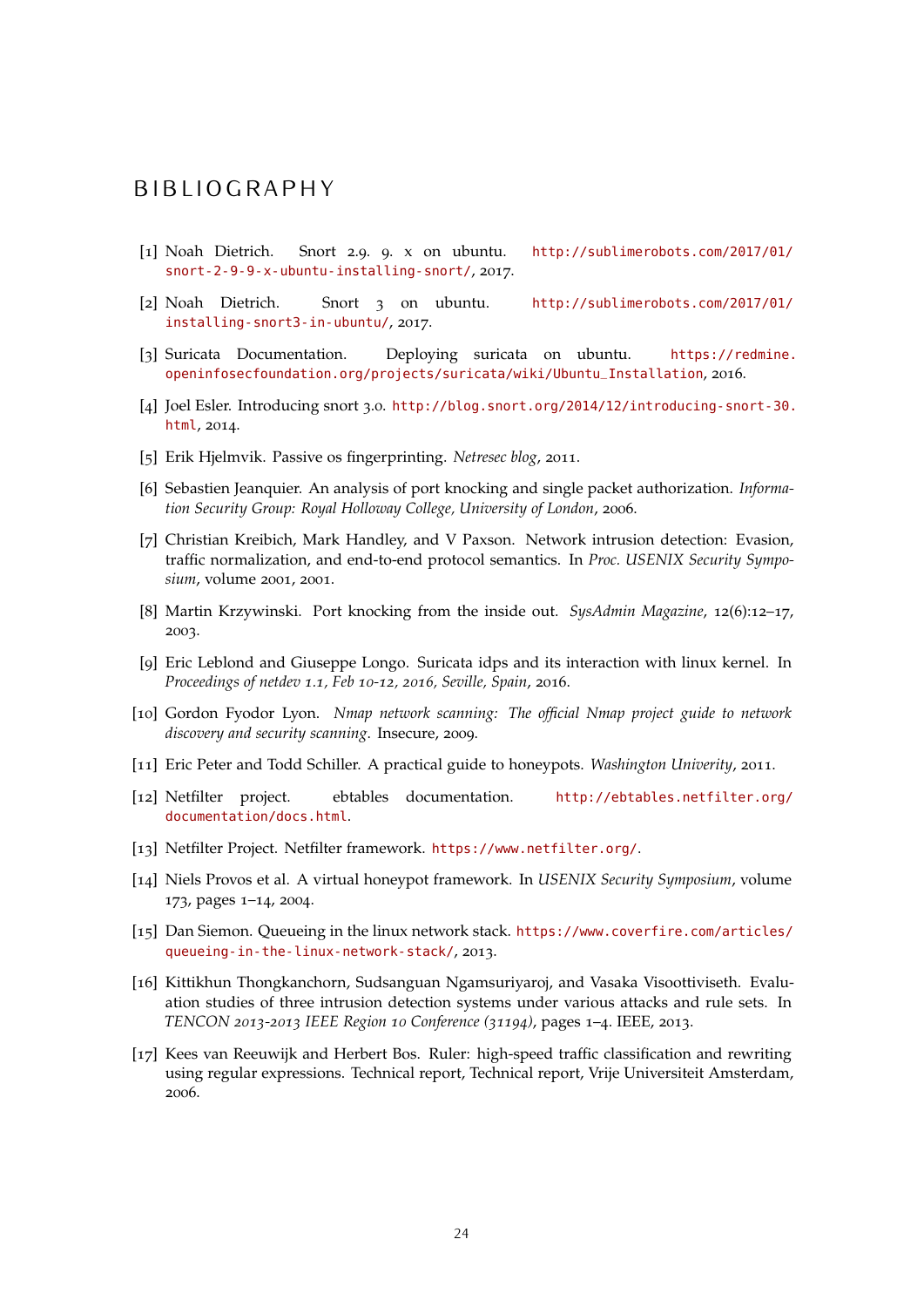## LIST OF FIGURES

| Figure 1 | Traversal process and kernel hooks of ebtables $\ldots \ldots \ldots \ldots$ |  |
|----------|------------------------------------------------------------------------------|--|
| Figure 2 |                                                                              |  |
| Figure 3 |                                                                              |  |
| Figure 4 |                                                                              |  |
| Figure 5 | Distribution of ports that were scanned before port 80 and 443 were          |  |
|          |                                                                              |  |
| Figure 6 |                                                                              |  |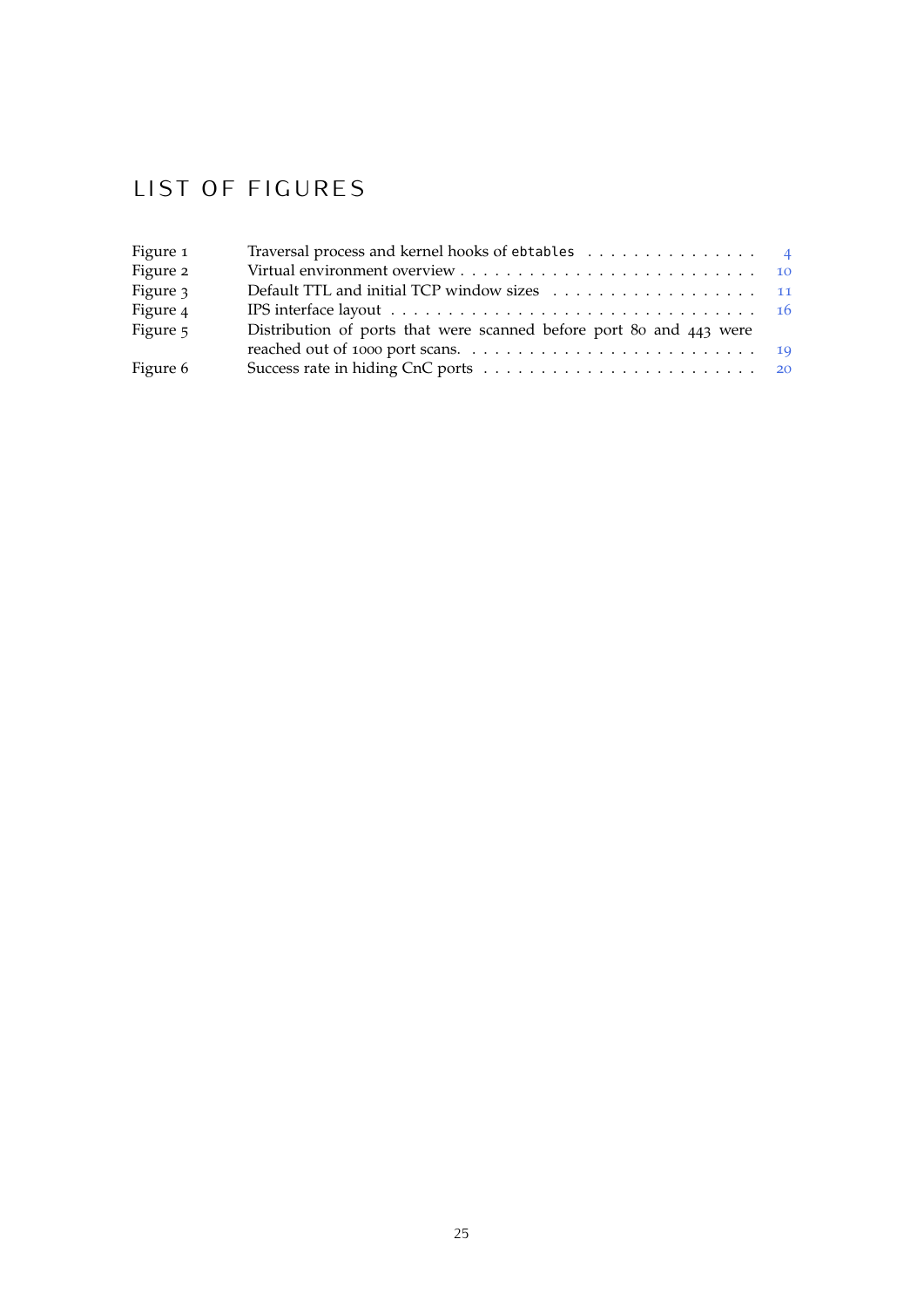## A P P E N D I C E S

```
# OS Scan performed against unprotected Kali machine
 2
  3 clone@ubuntu-srv:~$ sudo nmap -O --osscan-guess 10.0.0.200
 4
  5 Starting Nmap 7.01 ( https://nmap.org ) at 2017-02-09 17:01 CET
  Nmap scan report for 10.0.0.200
  Host is up (0.00027s latency).
  8 All 1000 scanned ports on 10.0.0.200 are closed
  9 MAC Address: 00:0C:29:71:FD:4D (VMware)
  Warning: OSScan results may be unreliable because we could not find at least 1 open and 1 closed port
  Device type: general purpose
_{12} Running: Linux 2.4.X|2.6.X
_{13} OS CPE: cpe:/o:linux:linux_kernel:2.4.20 cpe:/o:linux:linux_kernel:2.6
  14 OS details: Linux 2.4.20, Linux 2.6.14 - 2.6.34, Linux 2.6.17 (Mandriva), Linux 2.6.23, Linux 2.6.24
  Network Distance: 1 hop
16
17/10S detection performed. Please report any incorrect results at https://nmap.org/submit/.
18 Nmap done: 1 IP address (1 host up) scanned in 3.94 seconds
19
<sup>20</sup> # OS Scan performed against the Kali machine running behind the IPS engine and Honeyd used for spoofing.
\overline{2}_{22} sudo nmap -0 --osscan-guess 10.0.0.200
2_{24} Starting Nmap 7.01 ( https://nmap.org ) at 2017-02-09 17:09 CET
_{25} Nmap scan report for 10.0.0.200
  Host is up (0.012s latency).
27 Not shown: 998 closed ports
  PORT STATE SERVICE
_{29} 445/tcp open microsoft-ds
30 3389/tcp open ms-wbt-server
_{31} MAC Address: 00:0C:29:71:FD:4D (VMware)
32 Aggressive OS guesses: Microsoft Windows 7 SP0 - SP1 (91%), Microsoft Windows Server 2008 SP2 or Windows
        10 Tech Preview or Xbox One (89%), Microsoft Windows Vista SP0 - SP2, Windows Server 2008, or
       Windows 7 Ultimate (89%), Microsoft Windows Vista, Windows 7 SP1, or Windows 8.1 Update 1 (89%),
       Microsoft Windows Vista (89%), Microsoft Windows 7 or Windows Server 2008 R2 (89%), Windows 7
       Professional SP1 (89%), Microsoft Windows 7 (89%), Microsoft Windows Vista SP1 (89%), Microsoft
       Windows Vista SP2 or Windows 7 Ultimate SP0 - SP1 (89%)
_{33} No exact OS matches for host (If you know what OS is running on it, see https://nmap.org/submit/ ).
_{34} TCP/IP fingerprint:
35 OS:SCAN(V=7.01%E=4%D=2/9%OT=445%CT=1%CU=32225%PV=Y%DS=1%DC=D%G=Y%M=000C29%T
  \mid OS:M=589C92AD%P=x86_64-pc-linux-gnu)SEQ(SP=FD%GCD=1%ISR=10E%TI=I%CI=I%II=I%
37 OS:SS=O%TS=7)SEQ(SP=105%GCD=2%ISR=10D%TI=I%TS=7)SEQ(SP=103%GCD=1%ISR=105%TI
38 OS:=I%CI=RD%TS=7)OPS(O1=M5B4NW0NNT11%O2=M5B4NW0NNT11%O3=M5B4NW0NNT11%O4=M5B
_{39} OS:4NW0NNT11%O5=M5B4NW0NNT11%O6=M5B4NW0NNT11)WIN(W1=2000%W2=2000%W3=2000%W4
40 OS:=2000%W5=2000%W6=2000)ECN(R=Y%DF=Y%T=FFFE%W=2000%O=M5B4NW0NNT10%CC=N%Q=)
41 OS:T1(R=Y%DF=Y%T=FFFE%S=O%A=S+%F=AS%RD=0%Q=)T2(R=Y%DF=Y%T=FFFE%W=0%S=A%A=S%
42 OS:F=AR%O=%RD=0%Q=)T3(R=Y%DF=Y%T=FFFE%W=0%S=A%A=Z%F=AR%O=%RD=0%Q=)T4(R=Y%DF
_{43} | OS:=Y%T=FFFE%W=0%S=A%A=Z%F=R%O=%RD=0%Q=)T5(R=Y%DF=Y%T=3E%W=0%S=Z%A=S+%F=AR%
44 OS:O=%RD=0%Q=)T6(R=Y%DF=Y%T=3E%W=0%S=A%A=Z%F=R%O=%RD=0%Q=)T7(R=Y%DF=Y%T=3E%
45 OS:W=0%S=Z%A=S+%F=AR%O=%RD=0%Q=)U1(R=Y%DF=N%T=3E%IPL=164%UN=0%RIPL=G%RID=G%
_{46} OS: RIPCK=G%RUCK=G%RUD=G)IE(R=Y%DFI=N%T=3E%CD=Z)
47
48 Network Distance: 1 hop
49
  0S detection performed. Please report any incorrect results at https://nmap.org/submit/.
  Nmap done: 1 IP address (1 host up) scanned in 68.55 seconds
```
**Listing 1:** Sample Nmap result from scans prior to and after the manipulations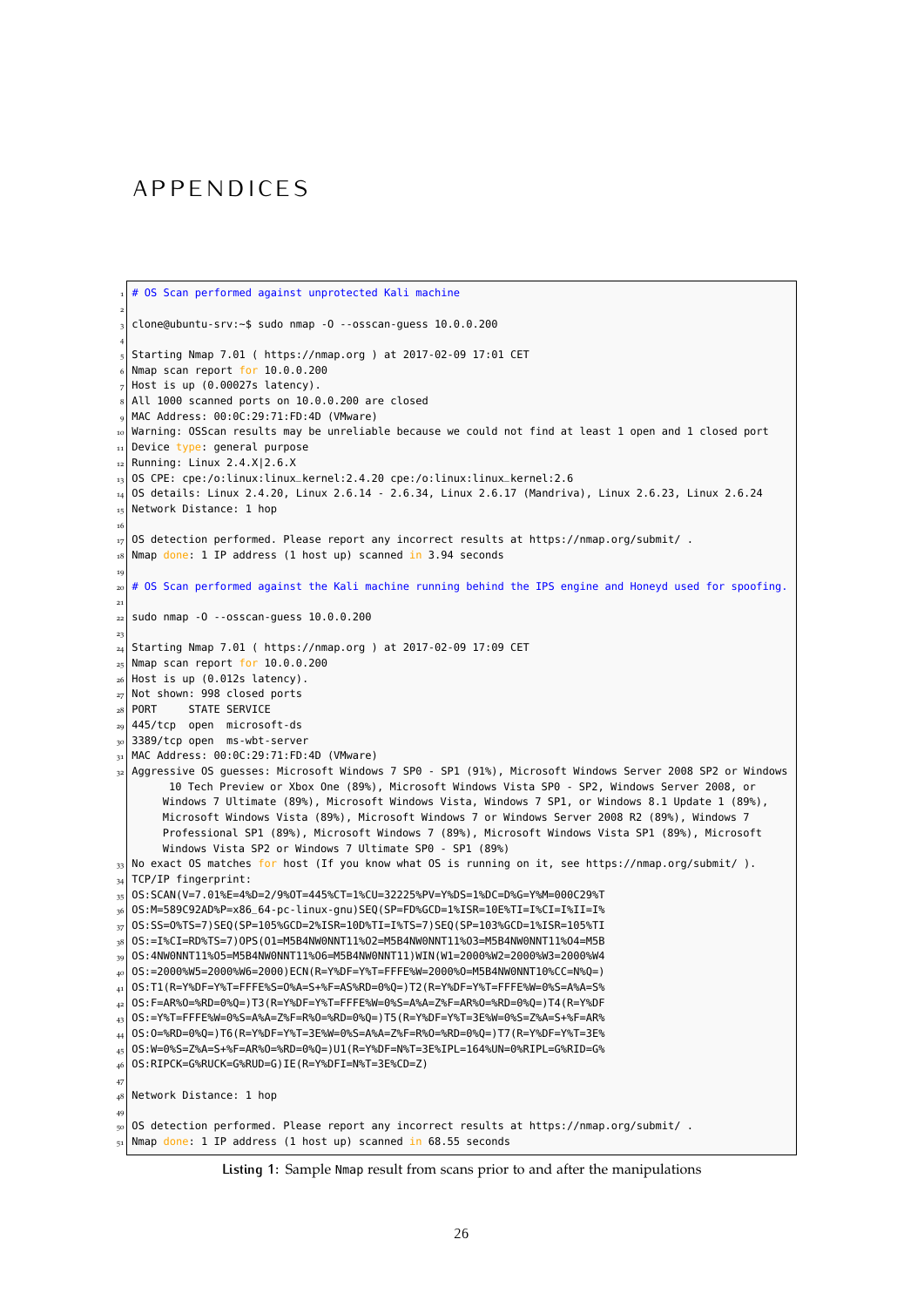```
sudo nmap -0 --osscan-guess 10.0.0.60
2
3
 \vert Starting Nmap 7.01 ( https://nmap.org ) at 2017-02-09 17:11 CET
 Nmap scan report for 10.0.0.60
 Host is up (0.00016s latency).
 Not shown: 998 filtered ports
 PORT STATE SERVICE
 3389/tcp open ms-wbt-server
_{10} 5357/tcp open wsdapi
11 MAC Address: 00:0C:29:1E:BE:B8 (VMware)
12 Warning: OSScan results may be unreliable because we could not find at least 1 open and 1 closed port
_{13} Device type: general purpose
_{14} Running (JUST GUESSING): FreeBSD 6.X (94%)
15 OS CPE: cpe:/o:freebsd:freebsd:6.2
16 Aggressive OS guesses: FreeBSD 6.2-RELEASE (94%)
17 No exact OS matches for host (test conditions non-ideal).
18 Network Distance: 1 hop
19
20 OS detection performed. Please report any incorrect results at https://nmap.org/submit/ .
_{21} Nmap done: 1 IP address (1 host up) scanned in 24.19 seconds
```
**Listing 2:** Sample Nmap result from scans of a Windows 10 machine

<span id="page-28-0"></span>cat /etc/honeypot/honeyd.conf 2 create windows set windows default icmp action open set windows default tcp action reset  $\overline{\phantom{a}}$  set windows default udp action reset set windows personality "Windows-7" add windows udp port 53 closed add windows udp port 139 open  $\vert$  add windows tcp port 445 open  $11$  add windows tcp port 3389 open 12 13 set windows ethernet "00:0c:29:16:3c:80" 14 bind 10.0.0.200 windows

**Listing 3:** Sample Honeyd configuration for achieving the results above